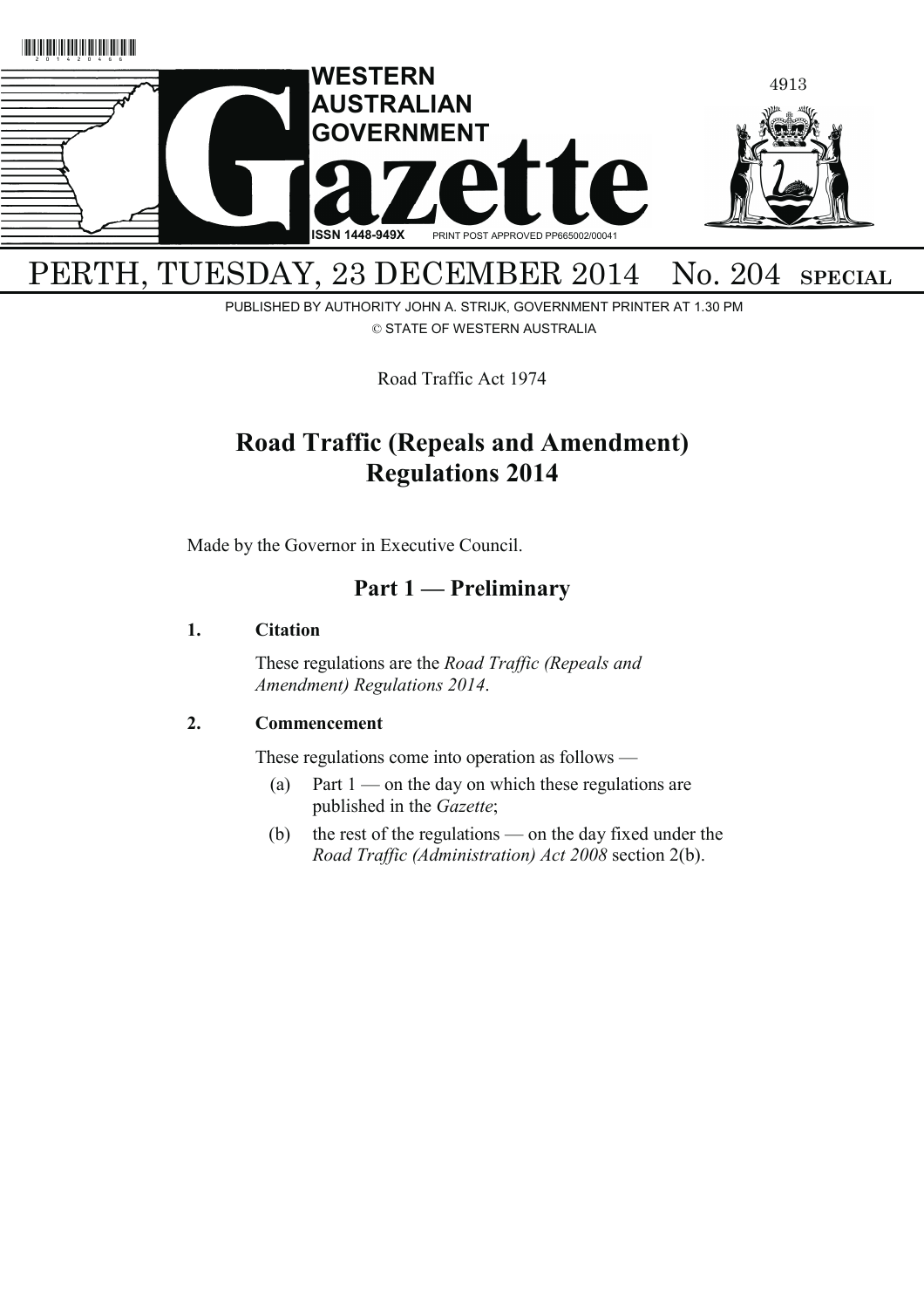### *Road Traffic (Repeals and Amendment) Regulations 2014*  **Part 2 Regulations repealed**

**r. 3**

# **Part 2 — Regulations repealed**

## **3. Regulations repealed**

The regulations listed in the Table are repealed.

| <b>Table</b>                                                                        |                                                                            |  |
|-------------------------------------------------------------------------------------|----------------------------------------------------------------------------|--|
| Road Traffic (Animal Drawn                                                          | Road Traffic (Authorisation                                                |  |
| Vehicles) Regulations 2002                                                          | to Drive) Regulations 2008                                                 |  |
| Road Traffic (Bicycles)                                                             | Road Traffic (Charges and                                                  |  |
| <b>Regulations 2002</b>                                                             | Fees) Regulations 2006                                                     |  |
| Road Traffic (Freight<br><b>Containers on Prohibited</b><br>Roads) Regulations 2007 | Road Traffic (Information)<br>Regulations 2011                             |  |
| Road Traffic (Infringements)                                                        | Road Traffic (Licensing)                                                   |  |
| Regulations 1975                                                                    | Regulations 1975                                                           |  |
| Road Traffic (Tow Truck)<br><b>Regulations 1975</b>                                 | Road Traffic (Towed<br>Agricultural Implements)<br><b>Regulations 1995</b> |  |
| Road Traffic (Vehicle                                                               | Road Traffic (Vehicle                                                      |  |
| <b>Standards</b> ) Regulations 2002                                                 | Standards) Rules 2002                                                      |  |
| Road Traffic (Wardens)<br><b>Regulations 1986</b>                                   | Road Traffic (Written-Off<br>Vehicle Register)<br><b>Regulations 2003</b>  |  |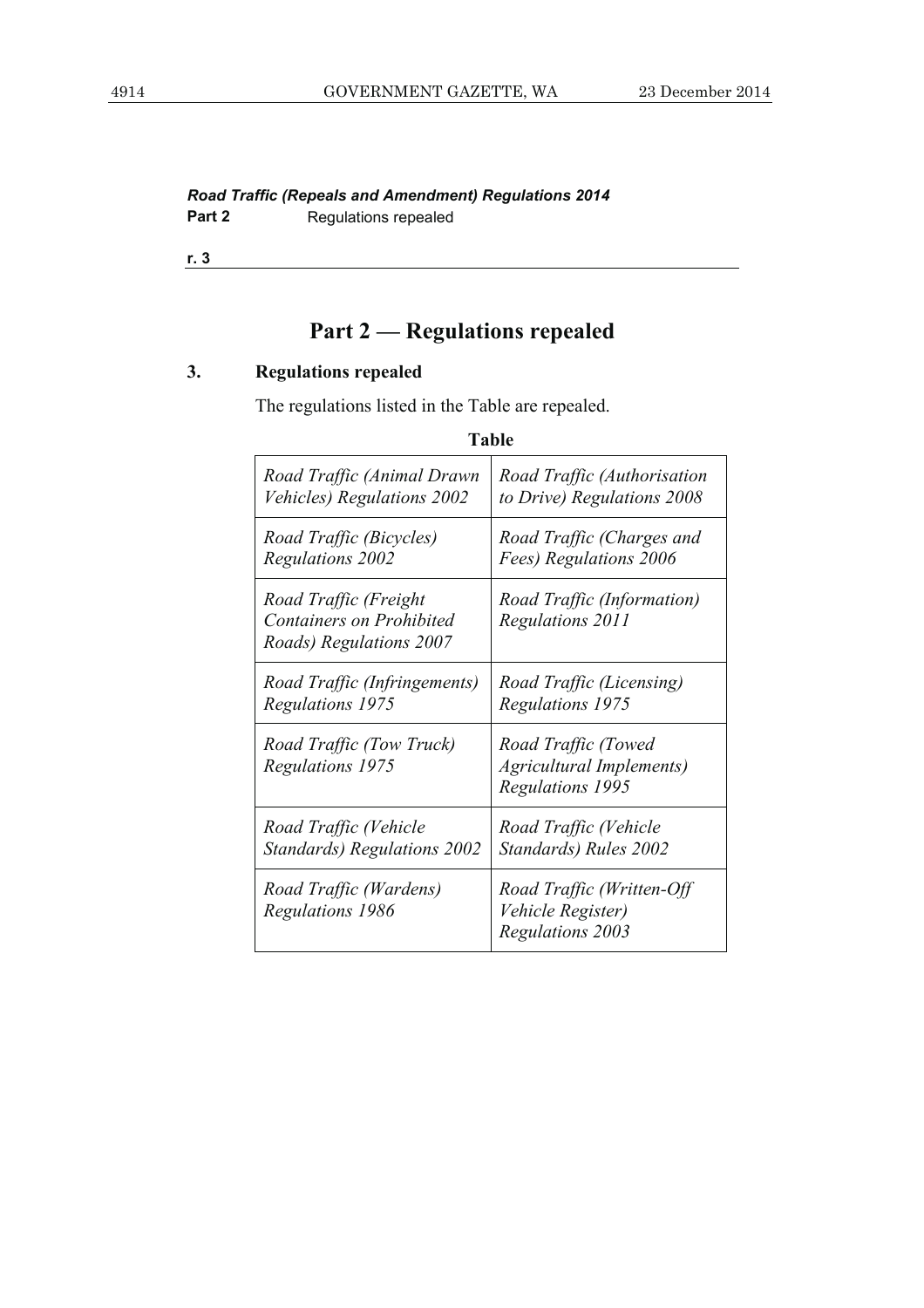*Road Traffic (Repeals and Amendment) Regulations 2014*  Road Traffic (Blood Sampling and Analysis) Regulations 1975 amended **Part 3** 

**r. 4**

## **Part 3 —** *Road Traffic (Blood Sampling and Analysis) Regulations 1975* **amended**

#### **4. Regulations amended**

 This Part amends the *Road Traffic (Blood Sampling and Analysis) Regulations 1975*.

#### **5. Regulation 15 inserted**

After regulation 14 insert:

#### **15. Fees for attendance, analysis**

- (1) The fees for the attendance of a medical practitioner or registered nurse for the purpose of these regulations are —
	- (a) on any public holiday, or between 5.00 p.m. on a Friday and 9.00 a.m. on the following Monday, or during the period between 5.00 p.m. and 9.00 a.m. commencing on any day — \$120; and
	- (b) at any other time \$100.
- (2) Where a sample of blood is taken under these regulations and a sample of urine is collected under the *Road Traffic (Urine Sampling and Analysis) Regulations 1983* at the same attendance only one fee is payable in respect of the taking and collection of those samples.
- (3) Subject to subregulation (4) the fee for an analysis of a blood sample by an analyst at the Chemistry Centre  $(WA)$  is —
	- (a) where the analysis is for alcohol content \$100; and
	- (b) where the analysis is for drug content \$450.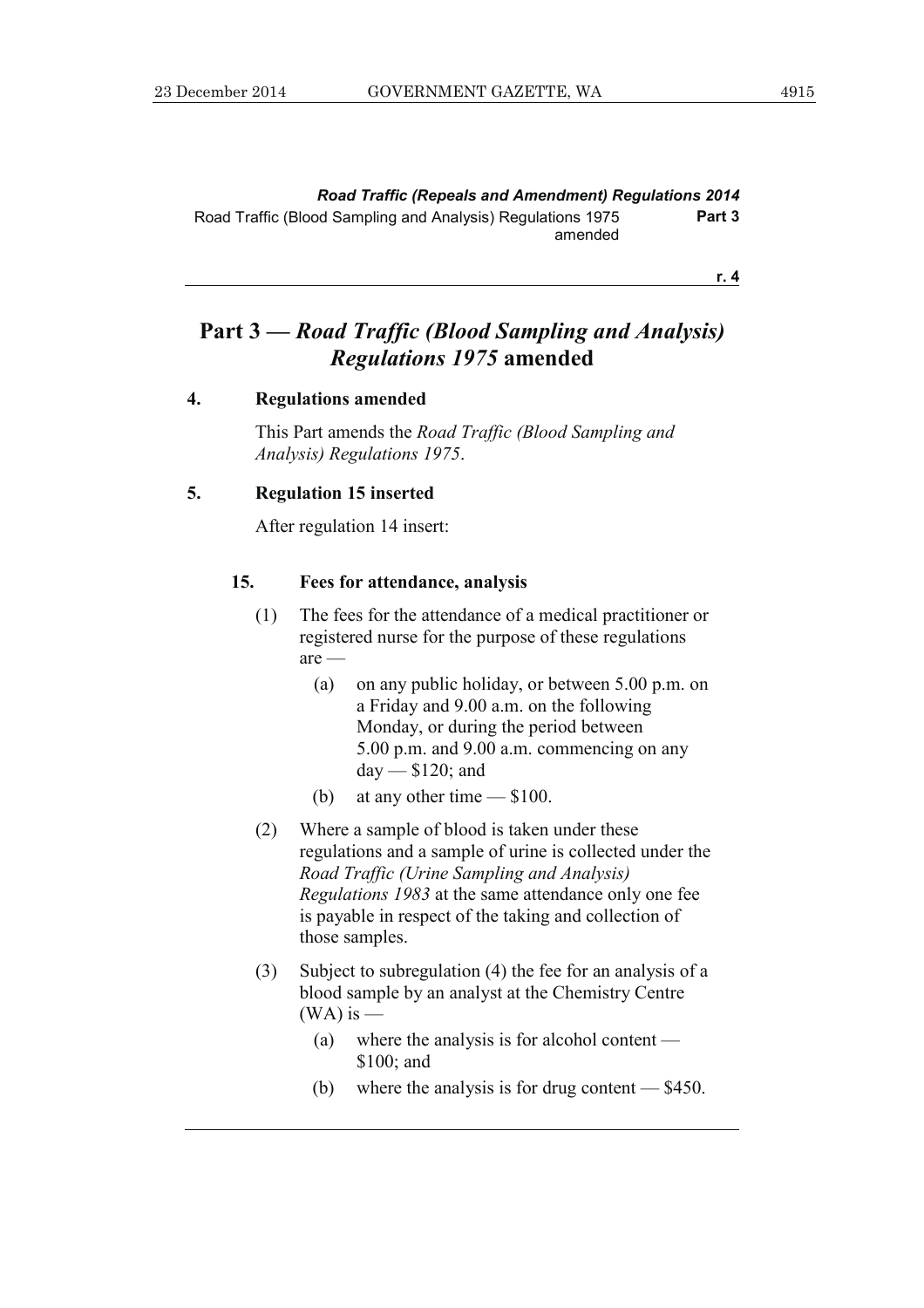| Part 3 |     | <b>Road Traffic (Repeals and Amendment) Regulations 2014</b><br>Road Traffic (Blood Sampling and Analysis) Regulations 1975<br>amended                                                                                                                                                                                                                                                                                                                             |
|--------|-----|--------------------------------------------------------------------------------------------------------------------------------------------------------------------------------------------------------------------------------------------------------------------------------------------------------------------------------------------------------------------------------------------------------------------------------------------------------------------|
| r. 6   |     |                                                                                                                                                                                                                                                                                                                                                                                                                                                                    |
|        | (4) | Only one fee is payable if a sample of blood is<br>analysed for both alcohol and drug content and that fee<br>is \$450.                                                                                                                                                                                                                                                                                                                                            |
|        | (5) | The fees payable under this regulation must be paid by<br>the Commissioner of Police.                                                                                                                                                                                                                                                                                                                                                                              |
|        | (6) | If a person is convicted of an offence under section 63,<br>64, 64AA or 64A of the Act and the Commissioner of<br>Police has paid a fee under subregulation $(1)$ or $(3)$ for<br>the purposes of section 66 of the Act, the court<br>convicting the person must order the person to repay<br>the Commissioner of Police the amount of the fee and<br>that amount may be recovered by the Commissioner of<br>Police as if it were a penalty imposed under the Act. |
| 6.     |     | Various references to "member of the Police Force"<br>amended                                                                                                                                                                                                                                                                                                                                                                                                      |
|        |     | In the provisions listed in the Table delete "member of the<br>Police Force" and insert:                                                                                                                                                                                                                                                                                                                                                                           |

police officer

| <b>Table</b>         |             |  |
|----------------------|-------------|--|
| r. $8(1)(b)$ and (2) | r. 12       |  |
| Sch. Form B          | Sch. Form D |  |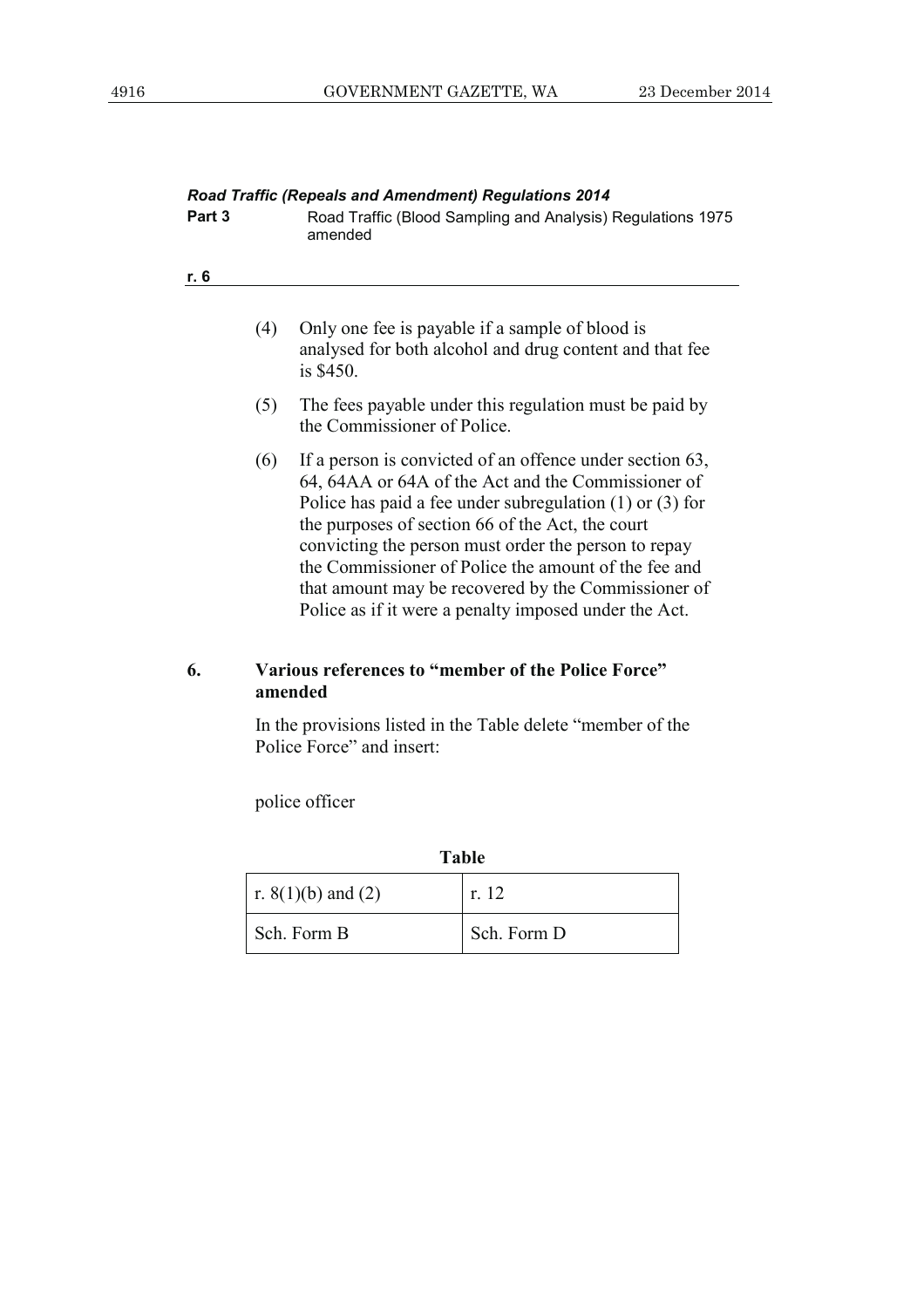*Road Traffic (Repeals and Amendment) Regulations 2014*  Road Traffic Code 2000 amended **Part 4** 

**r. 7**

## **Part 4 —** *Road Traffic Code 2000* **amended**

#### **7. Regulations amended**

This Part amends the *Road Traffic Code 2000*.

### **8. Regulation 3 amended**

(1) In regulation 3(1) delete the definitions of:

*combination GCM GVM vehicle Vehicle Standards* 

(2) In regulation 3(1) insert in alphabetical order:

*combination* has the meaning given in the *Road Traffic (Vehicles) Regulations 2014* regulation 3;

*vehicle*, in Parts 4 to 11 inclusive and in Part 18, does not include a wheeled toy or wheeled recreational device;

*Vehicle Standards* means the *Road Traffic (Vehicles) Regulations 2014* Parts 10, 11 and 13;

 (3) In regulation 3(1) in the definition of *accredited pilot* delete "*2008*" and insert:

*2014*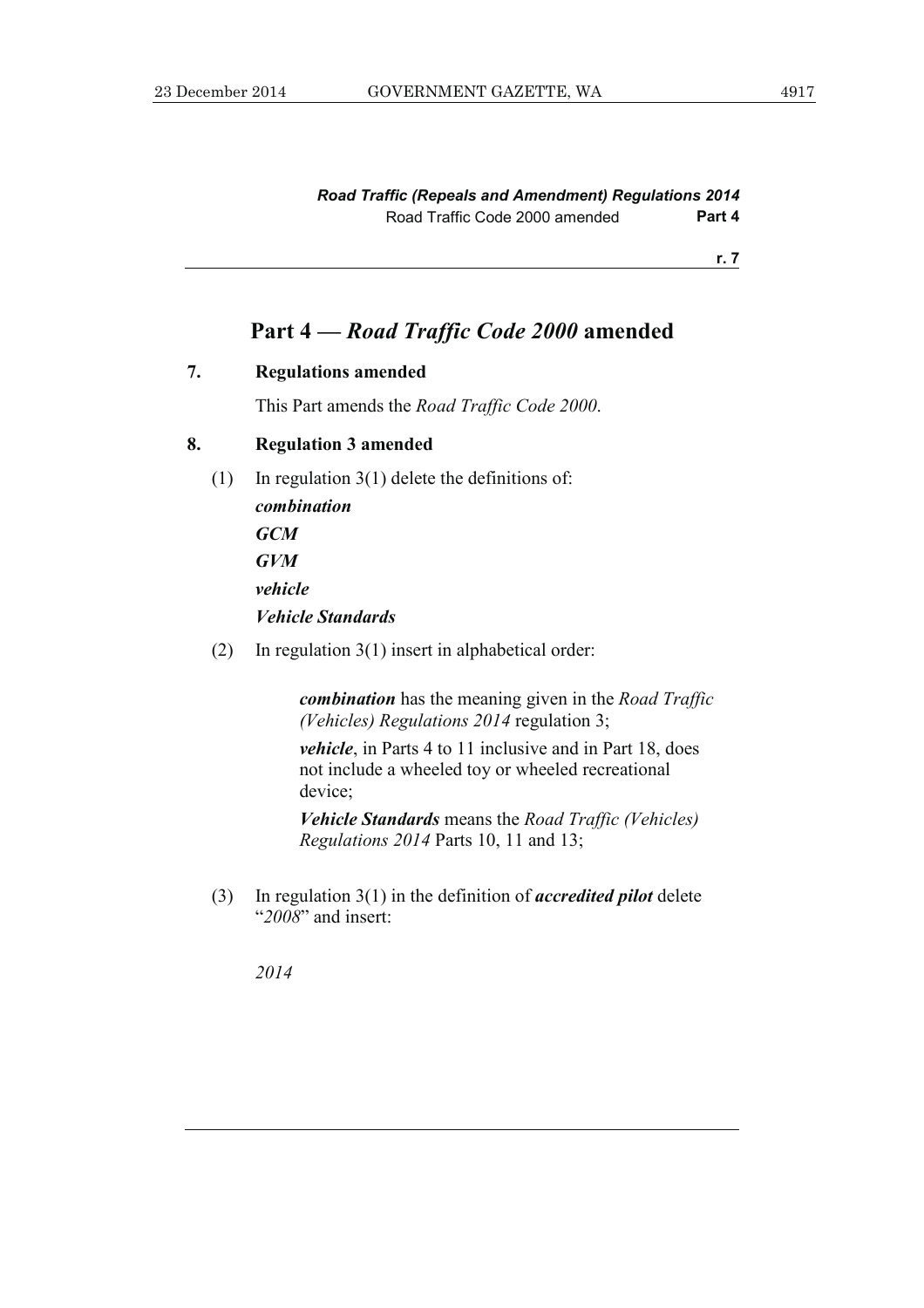| Part 4 | <b>Road Traffic (Repeals and Amendment) Regulations 2014</b><br>Road Traffic Code 2000 amended              |  |
|--------|-------------------------------------------------------------------------------------------------------------|--|
| r. 8   |                                                                                                             |  |
| (4)    | In regulation $3(1)$ in the definition of <i>bicycle</i> :                                                  |  |
|        | in paragraph (a) delete "penny-farthing and tricycle;<br>(a)<br>but" and insert:                            |  |
|        | penny-farthing, tricycle and power assisted pedal cycle;<br>but                                             |  |
|        | (b)<br>in paragraph (b) after "vehicle" insert:                                                             |  |
|        | (other than a power assisted pedal cycle)                                                                   |  |
| (5)    | In regulation $3(1)$ in the definition of <i>dipped</i> delete "Vehicle"<br>Standards;" and insert:         |  |
|        | Road Traffic (Vehicles) Regulations 2014 regulation 3;                                                      |  |
| (6)    | In regulation $3(1)$ in the definition of <i>front fog light</i> delete<br>"Vehicle Standards;" and insert: |  |
|        | <i>Road Traffic (Vehicles) Regulations 2014 regulation 3;</i>                                               |  |
| (7)    | In regulation $3(1)$ in the definition of <i>holiday period</i> delete<br>"subregulation (2);" and insert:  |  |
|        | the Road Traffic (Authorisation to Drive) Regulations 2014<br>regulation 67;                                |  |
|        |                                                                                                             |  |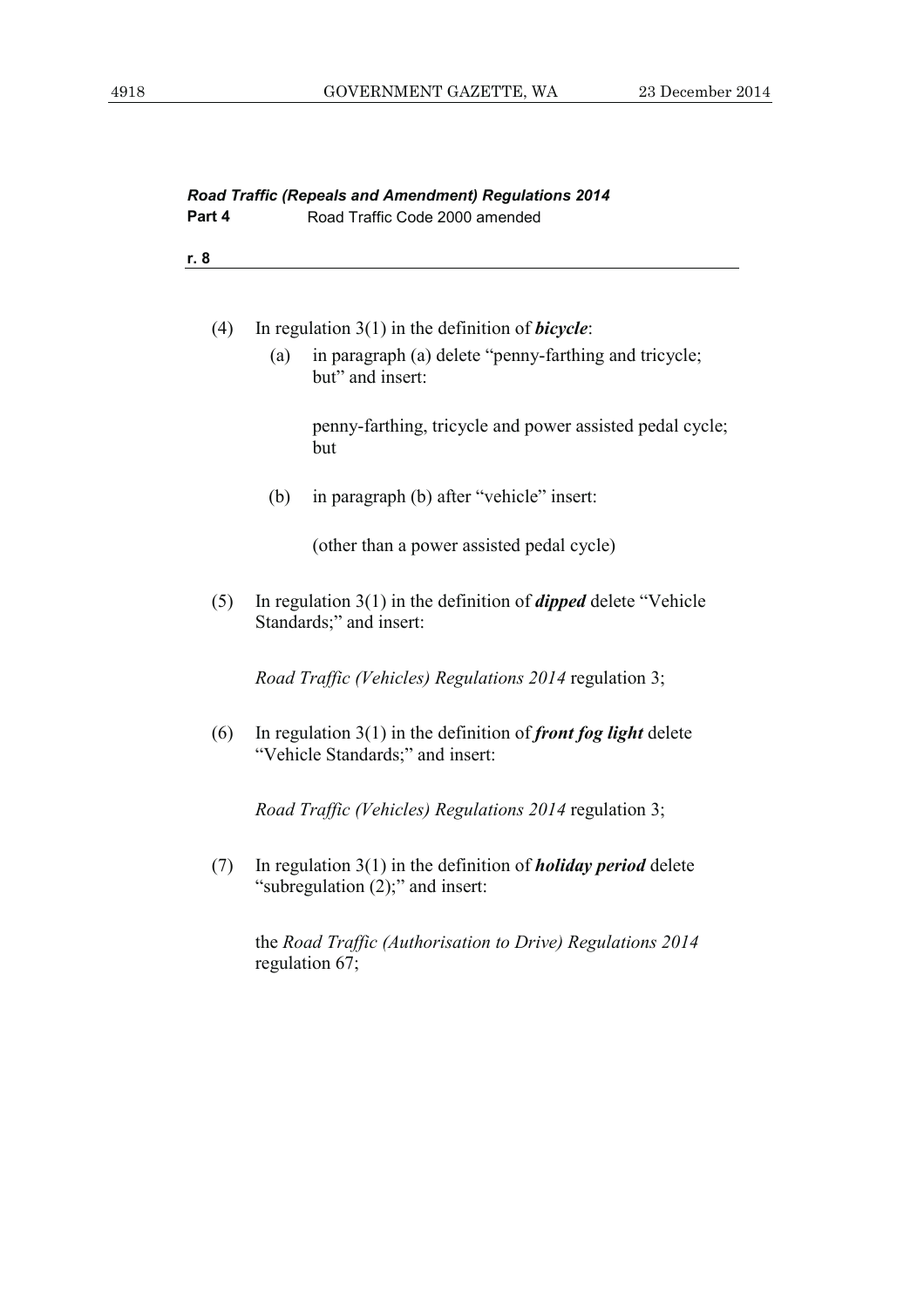| <b>Road Traffic (Repeals and Amendment) Regulations 2014</b> |        |
|--------------------------------------------------------------|--------|
| Road Traffic Code 2000 amended                               | Part 4 |

 (8) In regulation 3(1) in the definition of *oversize* delete "Vehicle Standards;" and insert:

*Road Traffic (Vehicles) Regulations 2014* regulation 3;

 (9) In regulation 3(1) in the definition of *rear fog light* delete "Vehicle Standards;" and insert:

*Road Traffic (Vehicles) Regulations 2014* regulation 226;

 (10) In regulation 3(1) in the definition of *special purpose vehicle*  paragraph (e) delete "governmental or local authority" and insert:

State government agency or local government

 (11) In regulation 3(1) in the definition of *tow truck* delete "*Road Traffic (Tow Truck) Regulations 1975*;" and insert:

*Road Traffic (Vehicles) Regulations 2014* regulation 3;

(12) Delete regulation 3(2) and (3).

### **9. Regulation 6 deleted**

Delete regulation 6.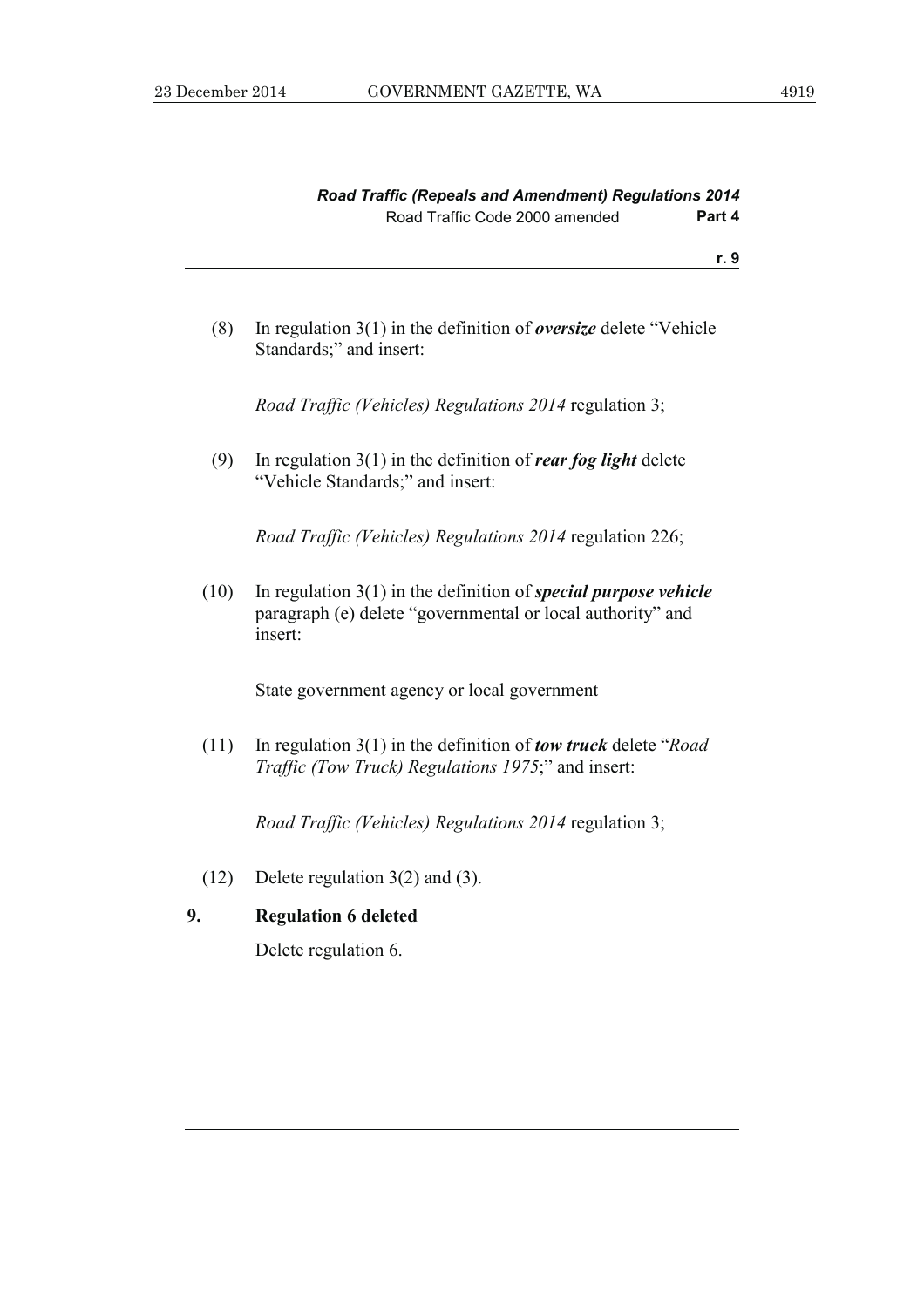#### *Road Traffic (Repeals and Amendment) Regulations 2014*  **Part 4 Road Traffic Code 2000 amended**

**r. 10**

#### **10. Regulation 9 amended**

Delete regulation 9(4) and (5) and insert:

- (4) The *Road Traffic (Administration) Regulations 2014*  regulation 24(2) makes provision in relation to infringement notice offences under these regulations and the penalties for those offences.
- (5) The *Road Traffic (Authorisation to Drive) Regulations 2014* regulation 65(3) makes provision in relation to demerit point offences under these regulations and the demerit points for those offences.

#### **11. Regulation 18 amended**

 In regulation 18(b) delete "and fixed by, or under, the Act or any regulation." and insert:

under a road law.

### **12. Regulation 79 amended**

In regulation 79(1)(e) delete "the Act." and insert:

a road law.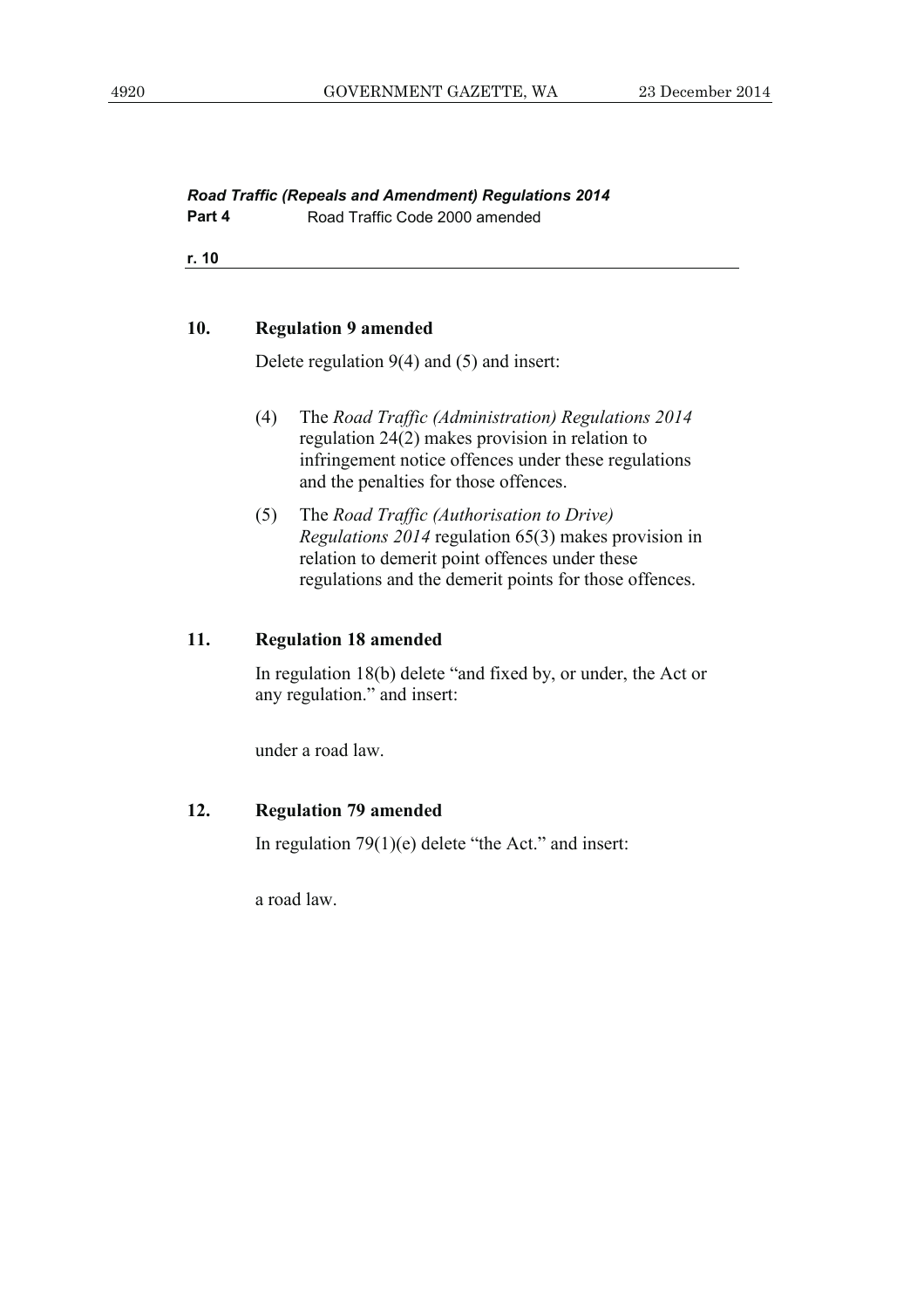#### **13. Regulation 110 amended**

 (1) In regulation 110(1) in the definition of *B-double* delete "*Road Traffic (Vehicle Standards) Regulations 2002* Glossary;" and insert:

*Road Traffic (Vehicles) Regulations 2014* regulation 3;

 (2) In regulation 110(1) in the definition of *road train* delete "*Road Traffic (Vehicle Standards) Regulations 2002* Glossary." and insert:

*Road Traffic (Vehicles) Regulations 2014* regulation 3.

#### **14. Part 11 Division 7 inserted**

At the end of Part 11 insert:

#### **Division 7 — Freight containers**

#### **138A. Freight container not to be driven on prohibited road**

 $(1)$  In this regulation —

*freight container* has the meaning given in the *Road Traffic (Vehicles) Act 2012* section 3(1);

*O'Connor Industrial Area* means the area described in Schedule 5 which includes the portions of roads described as bordering that area;

*prohibited road* means South Street between the intersections of South Street and the Kwinana Freeway and South Street and Stock Road.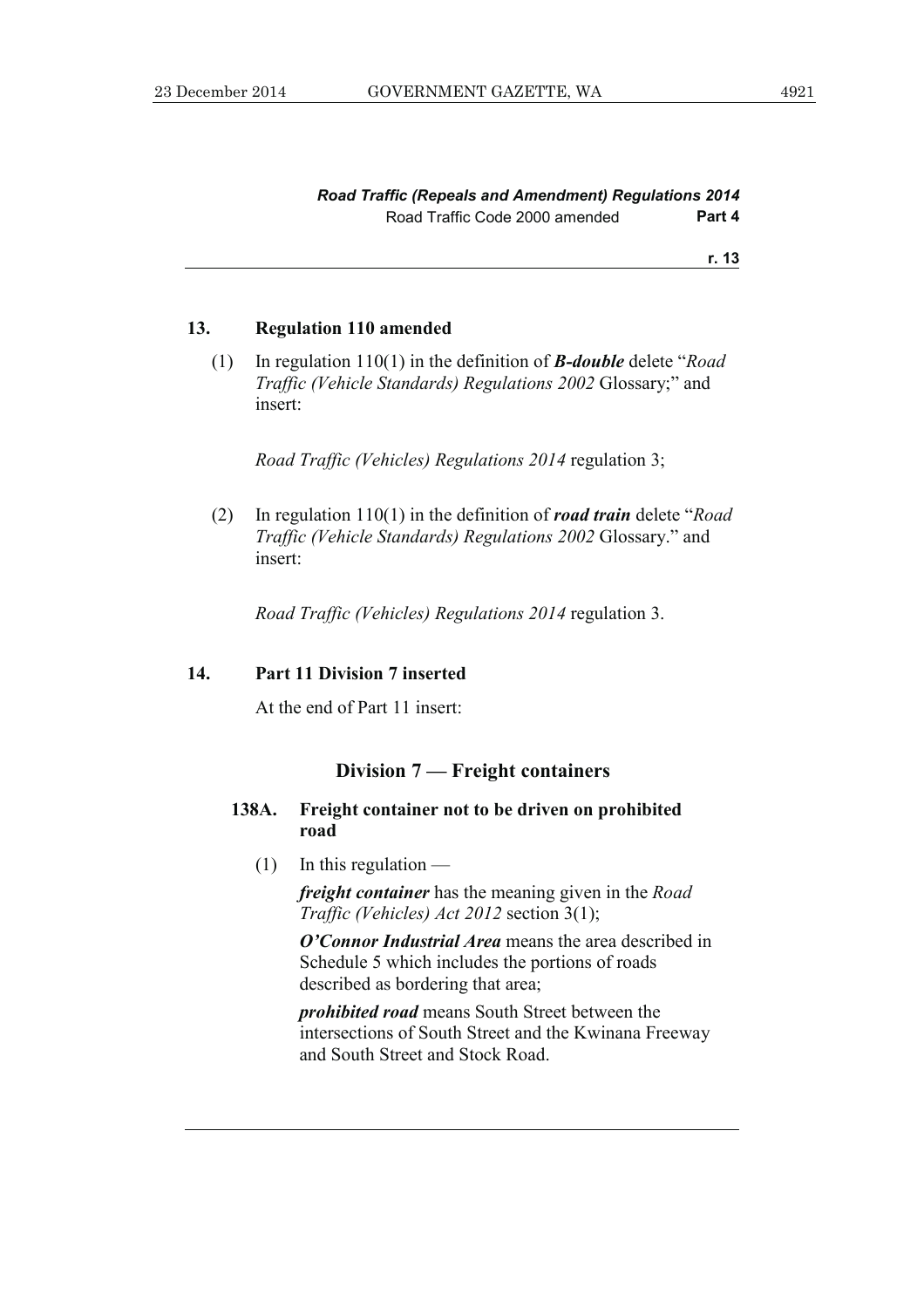| <b>Road Traffic (Repeals and Amendment) Regulations 2014</b><br>Road Traffic Code 2000 amended<br>Part 4 |                                                                                                                                                   |                                                                                                                                                 |
|----------------------------------------------------------------------------------------------------------|---------------------------------------------------------------------------------------------------------------------------------------------------|-------------------------------------------------------------------------------------------------------------------------------------------------|
| r. 15                                                                                                    |                                                                                                                                                   |                                                                                                                                                 |
|                                                                                                          | (2)                                                                                                                                               | A person must not drive a vehicle carrying a freight<br>container on any part of the prohibited road.                                           |
|                                                                                                          |                                                                                                                                                   | Points: 3<br>Modified penalty: 2 PU                                                                                                             |
|                                                                                                          | Subregulation (2) does not apply to a vehicle that is<br>(3)<br>carrying a freight container for delivery to, or<br>collection from, an address - |                                                                                                                                                 |
|                                                                                                          |                                                                                                                                                   | on the prohibited road; or<br>(a)                                                                                                               |
|                                                                                                          |                                                                                                                                                   | within the O'Connor Industrial Area.<br>(b)                                                                                                     |
|                                                                                                          | (4)                                                                                                                                               | The commission of an offence under subregulation (2)<br>is not affected by whether or not signage mentioned in<br>regulation 138B is displayed. |
|                                                                                                          | 138B.                                                                                                                                             | <b>Signs</b>                                                                                                                                    |
|                                                                                                          |                                                                                                                                                   | The Commissioner of Main Roads may authorise the<br>display of signage to inform the public of the<br>prohibition in regulation 138A.           |
| 15.                                                                                                      |                                                                                                                                                   | <b>Regulation 182 amended</b>                                                                                                                   |
|                                                                                                          | In regulation 182 delete "or the <i>Road Traffic (Towed</i> )<br>Agricultural Implements) Regulations 1995".                                      |                                                                                                                                                 |
| 16.                                                                                                      | <b>Regulation 184 amended</b>                                                                                                                     |                                                                                                                                                 |
| (1)                                                                                                      | In regulation $184(2)$ delete "regulation $5(2)$ of the <i>Road Traffic</i><br>(Tow Truck) Regulations 1975," and insert:                         |                                                                                                                                                 |
|                                                                                                          | the Road Traffic (Vehicles) Regulations $2014$ regulation $410(2)$                                                                                |                                                                                                                                                 |
|                                                                                                          |                                                                                                                                                   |                                                                                                                                                 |
|                                                                                                          |                                                                                                                                                   |                                                                                                                                                 |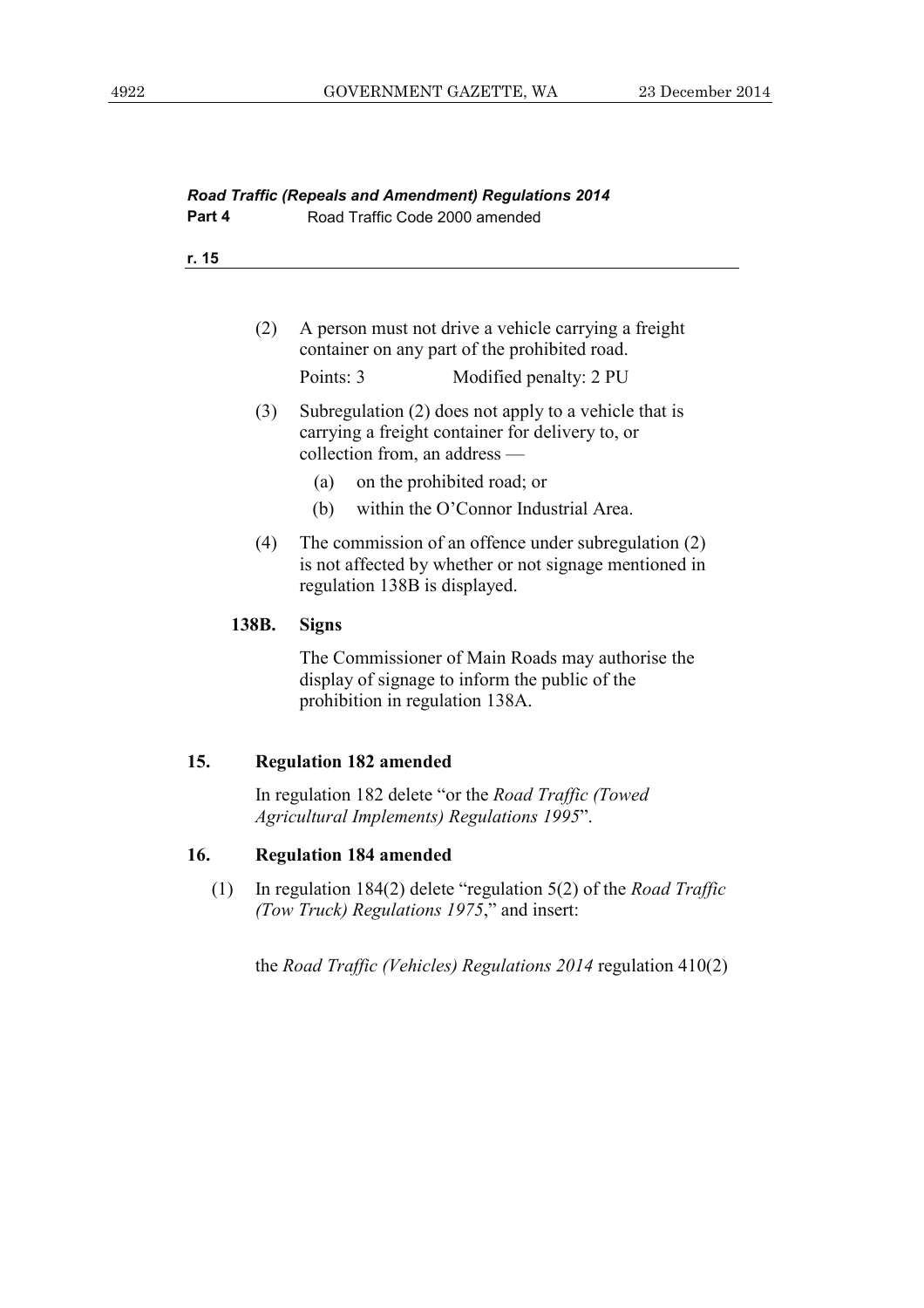| <b>Road Traffic (Repeals and Amendment) Regulations 2014</b> |        |
|--------------------------------------------------------------|--------|
| Road Traffic Code 2000 amended                               | Part 4 |

#### (2) Delete regulation 184(4) and insert:

(4) In subregulation  $(3)$  —

*dangerous goods* has the meaning given in the *Dangerous Goods Safety (Road and Rail Transport of Non-explosives) Regulations 2007* regulation 28;

*placard load* has the meaning given in the *Dangerous Goods Safety (Road and Rail Transport of Non-explosives) Regulations 2007* regulation 4.

#### **17. Regulation 189 amended**

In regulation 189 delete "ride" and insert:

drive

#### **18. Regulation 230 amended**

 In regulation 230 in the definition of *medical practitioner* delete "has the same meaning as in the *Medical Practitioners Act 2008* section 4;" and insert:

 means a person who is registered under the *Health Practitioner Regulation National Law (Western Australia)* in the medical profession;

#### **19. Regulation 274 deleted**

Delete regulation 274.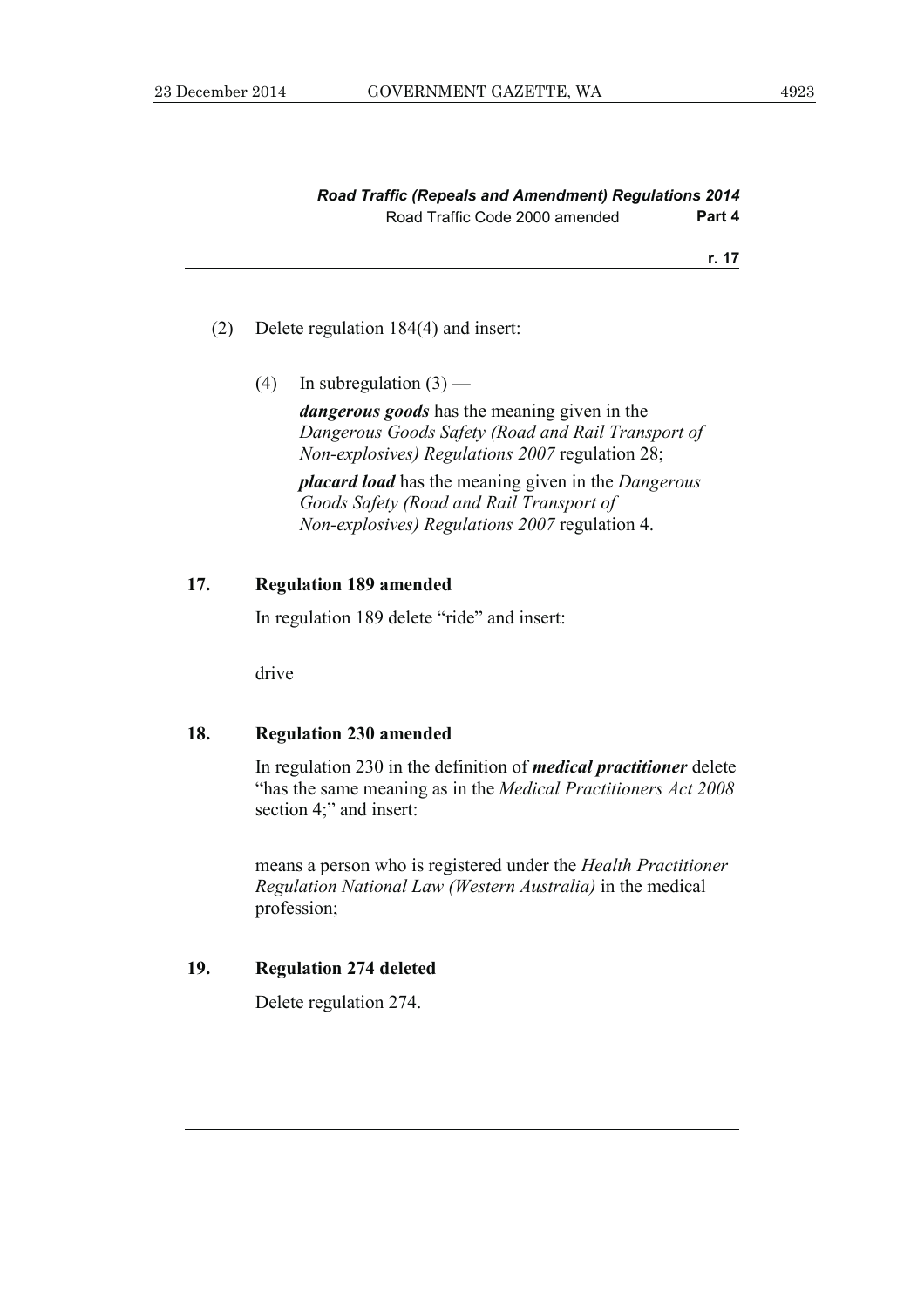#### *Road Traffic (Repeals and Amendment) Regulations 2014*  **Part 4 Road Traffic Code 2000 amended**

**r. 20**

#### **20. Regulation 278 amended**

 In regulation 278(8) delete "*Road Traffic (Towed Agricultural Implements) Regulations 1995*," and insert:

*Road Traffic (Vehicles) Regulations 2014* Part 13,

#### **21. Regulation 279 amended**

In regulation 279(2):

 (a) in paragraph (a) delete "*Road Traffic (Tow Truck) Regulations 1975*; or" and insert:

 *Road Traffic (Vehicles) Regulations 2014* Part 12; or

 (b) in paragraph (b) delete "*Road Traffic (Towed Agricultural Implements) Regulations 1995*." and insert:

 *Road Traffic (Vehicles) Regulations 2014* Part 13.

### **22. Regulation 284 amended**

 In regulation 284(2) delete "passengers of a member of the Police Force or to members of the Police Force when conveying passengers" and insert:

 a passenger of a police officer or to a police officer conveying a passenger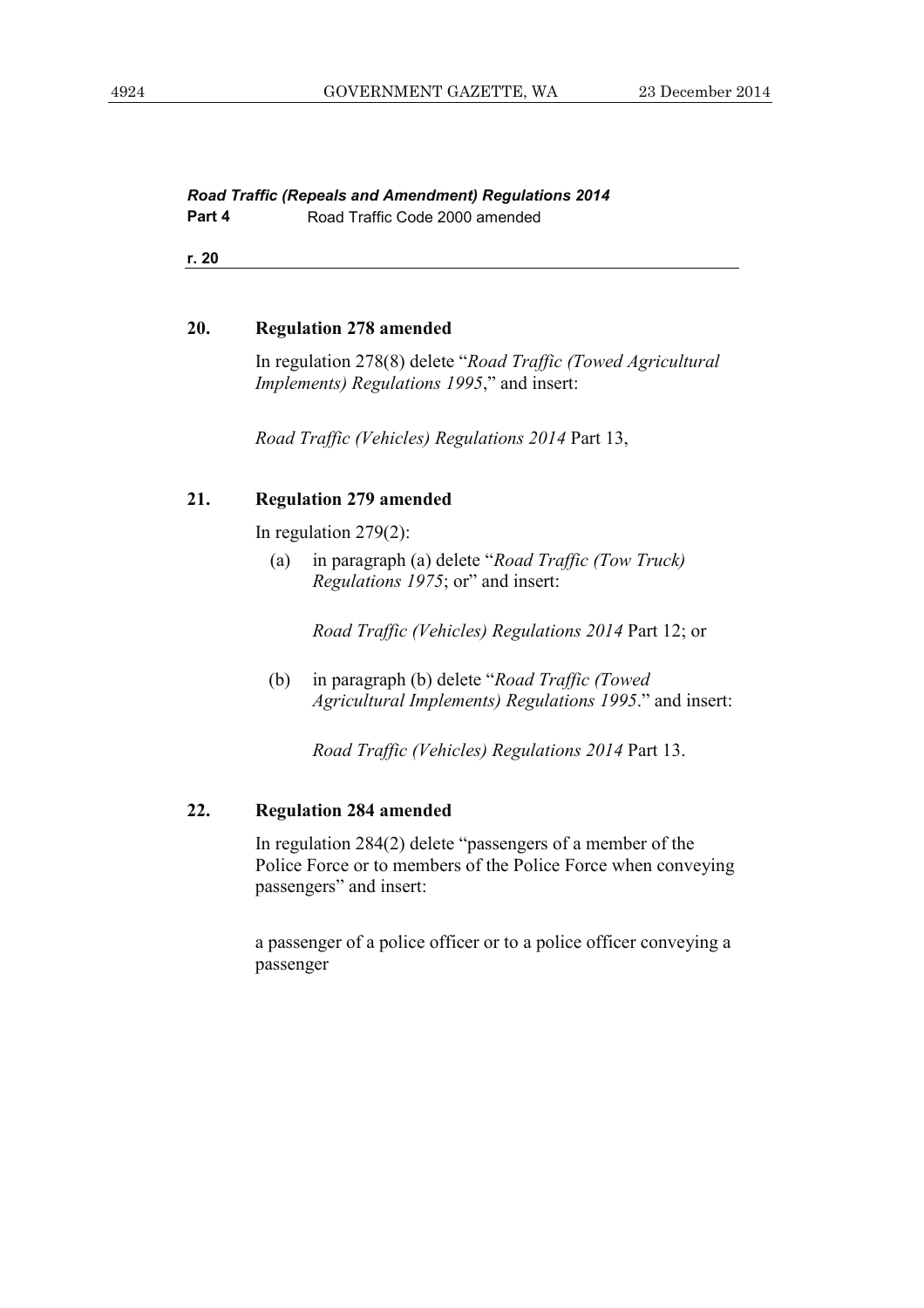#### *Road Traffic (Repeals and Amendment) Regulations 2014*  Road Traffic Code 2000 amended **Part 4**

**r. 23**

#### **23. Regulation 289 amended**

- $(1)$  In regulation 289 $(1)$ :
	- (a) in paragraph  $(c)(iv)$  delete "that exceed the maximum height, width, length or mass limitations under the Vehicle Standards while that vehicle, or those vehicles, are subject to a permit issued under those regulations; and" and insert:

 to which an order or permit as defined in the *Road Traffic (Vehicles) Act 2012* section 32 relates; and

 (b) in paragraph (c)(iva) delete "that exceeds the maximum height, width, length or mass limitations under the Vehicle Standards while that vehicle, or that combination, is subject to a permit issued under those regulations, requiring" and insert:

 to which an order or permit as defined in the *Road Traffic (Vehicles) Act 2012* section 32 relates and which requires

 (c) in paragraph (e) delete "with the Vehicle Standards or if permitted by regulation 224 of these regulations." and insert:

with, or if permitted by, regulation 224.

(2) In regulation 289(3) delete "Vehicle Standards." and insert:

 *Road Traffic (Vehicles) Regulations 2014* regulation 3.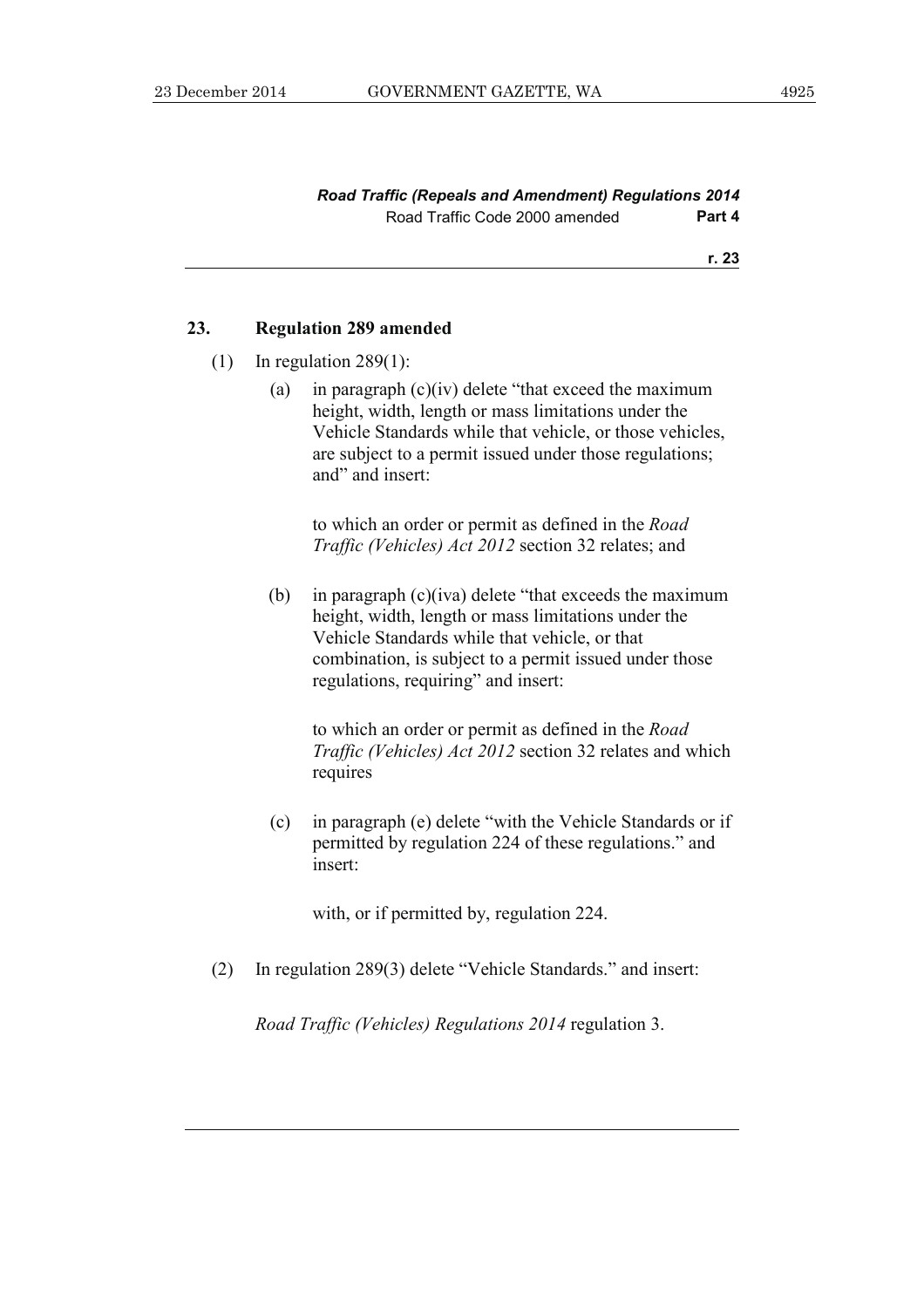#### *Road Traffic (Repeals and Amendment) Regulations 2014*  **Part 4 Road Traffic Code 2000 amended**

**r. 24**

#### **24. Regulation 297 amended**

 In regulation 297(9) delete "member of the Police Force (including a warden)," and insert:

police officer

#### **25. Schedule 5 inserted**

After Schedule 4 insert:

## **Schedule 5 — O'Connor Industrial Area**

 $[r. 138A]$ 

The O'Connor Industrial Area is the area bordered by —

- South Street between the intersections of South Street and Ladner Way and South Street and Hines Road;
- Hines Road between the intersections of Hines Road and South Street and Hines Road and Clarke Street;
- Clarke Street between the intersections of Clarke Street and Hines Road and Clarke Street and Carrington Street;
- Carrington Street between the intersections of Carrington Street and Clarke Street and Carrington Street and Sainsbury Road;
- Sainsbury Road between the intersection of Sainsbury Road and Carrington Street and the southern point of the eastern boundary of the Fremantle cemetery;
- the eastern boundary of the Fremantle cemetery between Sainsbury Road and Leach Highway;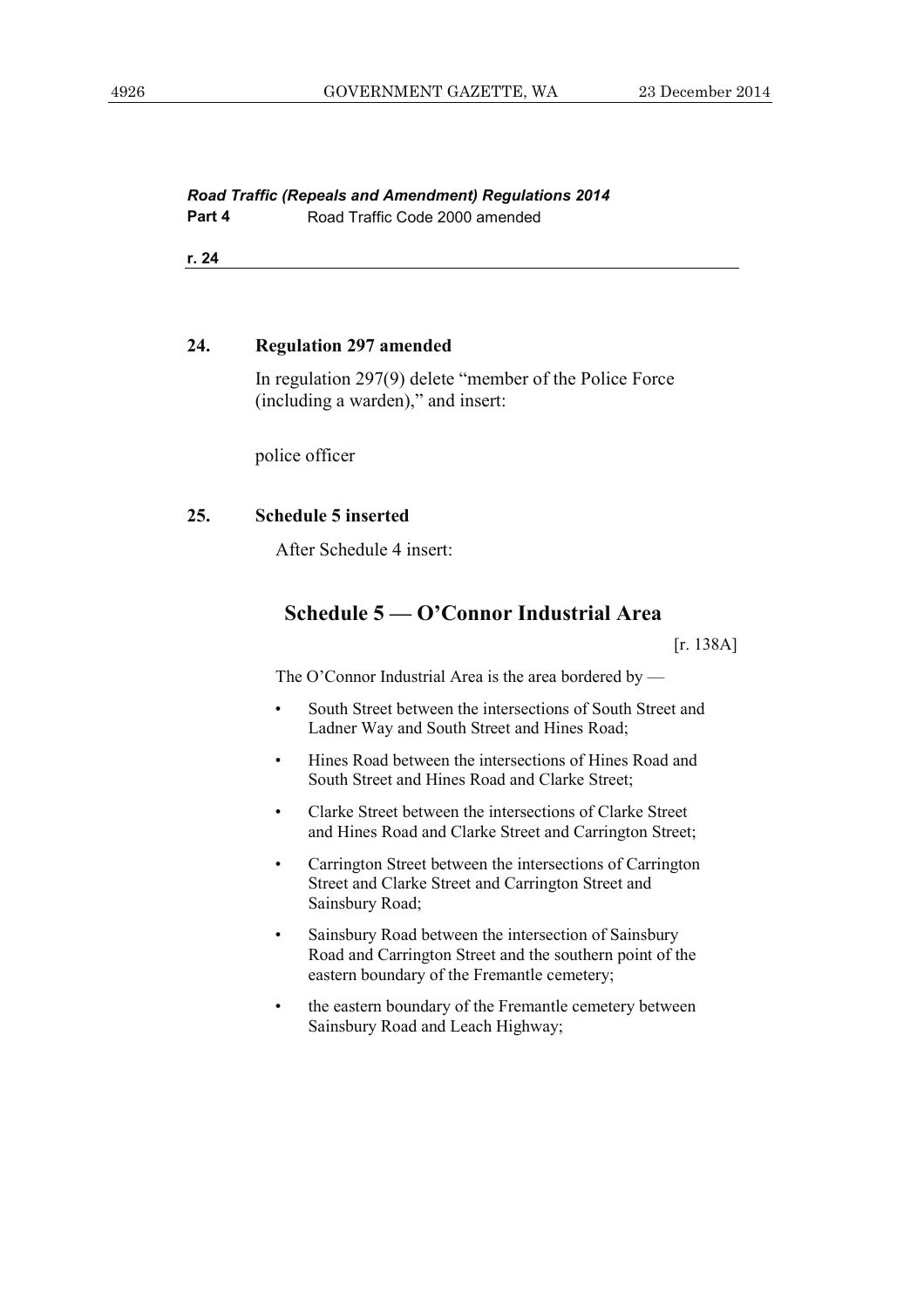- Leach Highway from the northern point of the eastern boundary of the Fremantle cemetery to the intersection of Leach Highway and Stock Road;
- Stock Road between the intersections of Stock Road and Leach Highway and Stock Road and Garling Street;
- Garling Street between the intersections of Garling Street and Stock Road and Garling Street and Bowen Street;
- Bowen Street between the intersections of Bowen Street and Garling Street and Bowen Street and Winterburn Way;
- Winterburn Way until it reaches Ladner Street;
- Ladner Street between the intersections of Ladner Street and Winterburn Way and Ladner Street and South Street.

 For information purposes the area described above is shown on the following map.

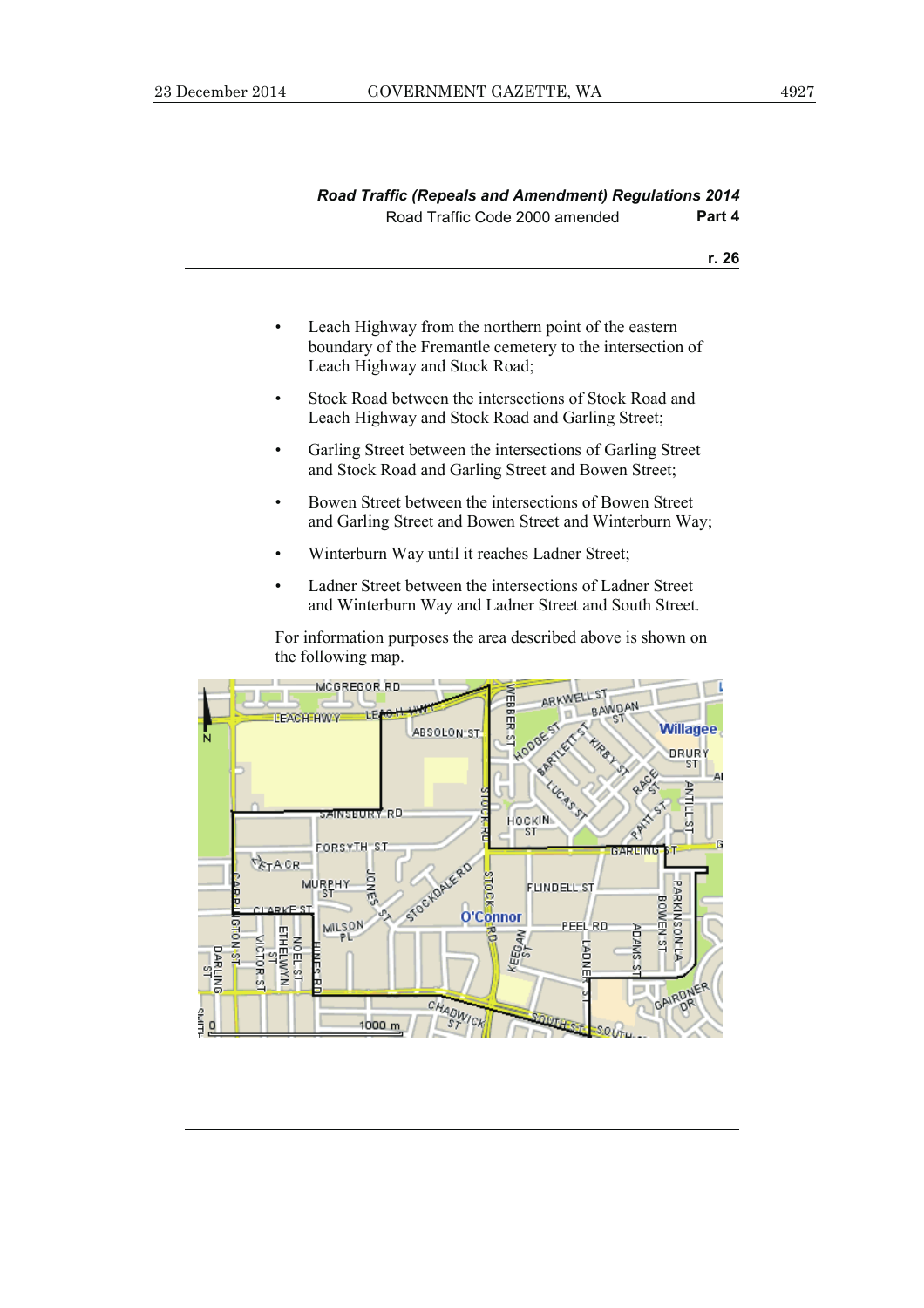#### *Road Traffic (Repeals and Amendment) Regulations 2014*  **Part 4 Road Traffic Code 2000 amended**

**r. 26**

#### **26. Various references to "Director General" amended**

 In the provisions listed in the Table delete "Director General" (each occurrence) and insert:

#### CEO

| r. $3(1)$ def. of <i>emergency vehicle</i><br>par. (e) and <i>special purpose</i><br><i>vehicle</i> par. (f)                                                     | r. $59(2)$ def. of <i>public bus</i>                                                         |
|------------------------------------------------------------------------------------------------------------------------------------------------------------------|----------------------------------------------------------------------------------------------|
| r. $113(5)$                                                                                                                                                      | r. 209A $(1)$ def. of <i>protective</i><br>helmet                                            |
| r. $222(1)$ def. of <i>protective</i><br><i>helmet</i> , $(3)(b)$ and $(4)$                                                                                      | r. 230 $N(2)$                                                                                |
| r. 230 def. of <i>booster seat</i><br>par. (c), <i>child restraint</i> par. (c),<br><i>child safety harness par.</i> (b) and<br>seating <i>position</i> par. (b) | r. 231 $(3)$                                                                                 |
| r. 240(1) and (2)                                                                                                                                                | r. 244(1) def. of <i>protective</i><br><i>helmet</i> , $(4)$ , $(5)$ and $(6)(a)$ and<br>(b) |
| r. $277(1)$ and (2)                                                                                                                                              | r. 278(2) and $(6)(a)$                                                                       |
| r. 283(2) def. of <i>emergency</i><br><i>worker</i> par. (d)                                                                                                     | r. 284 $(1)(d)$                                                                              |
| r. 289(1)(a), (b) and (c) except<br>for r. 289 $(1)(c)(i)$                                                                                                       | r. 292 $(g)$                                                                                 |

## **Table**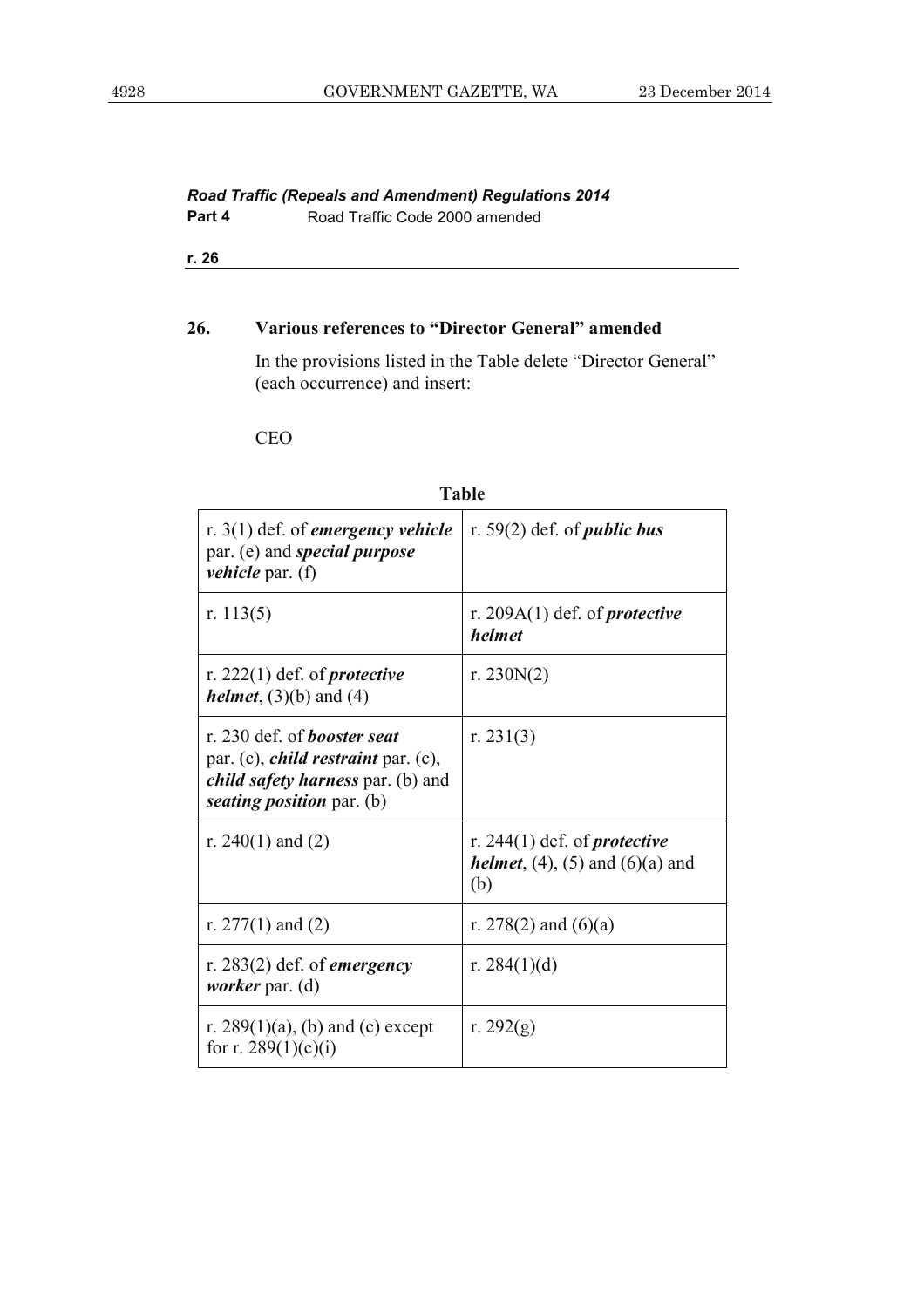### **27. Various references to "member of the Police Force" amended**

 In the provisions listed in the Table delete "member of the Police Force" (each occurrence) and insert:

police officer

| r. $3(1)$ def. of special purpose<br><i>vehicle</i> par. (a) | r. 27 $(3)$            |
|--------------------------------------------------------------|------------------------|
| r. $46(3)(d)$                                                | r. 231 $(3)$           |
| r. 241(1), (2) and (3)(a) and (b)                            | r. 253 $(2)(i)$        |
| r. $272(1)$                                                  | r. 273(1), (3) and (4) |
| r. 275 $(3)$                                                 | r. $282(1)$            |
| r. 283 $(1)$                                                 | r. 284 $(1)(a)$        |

**Table**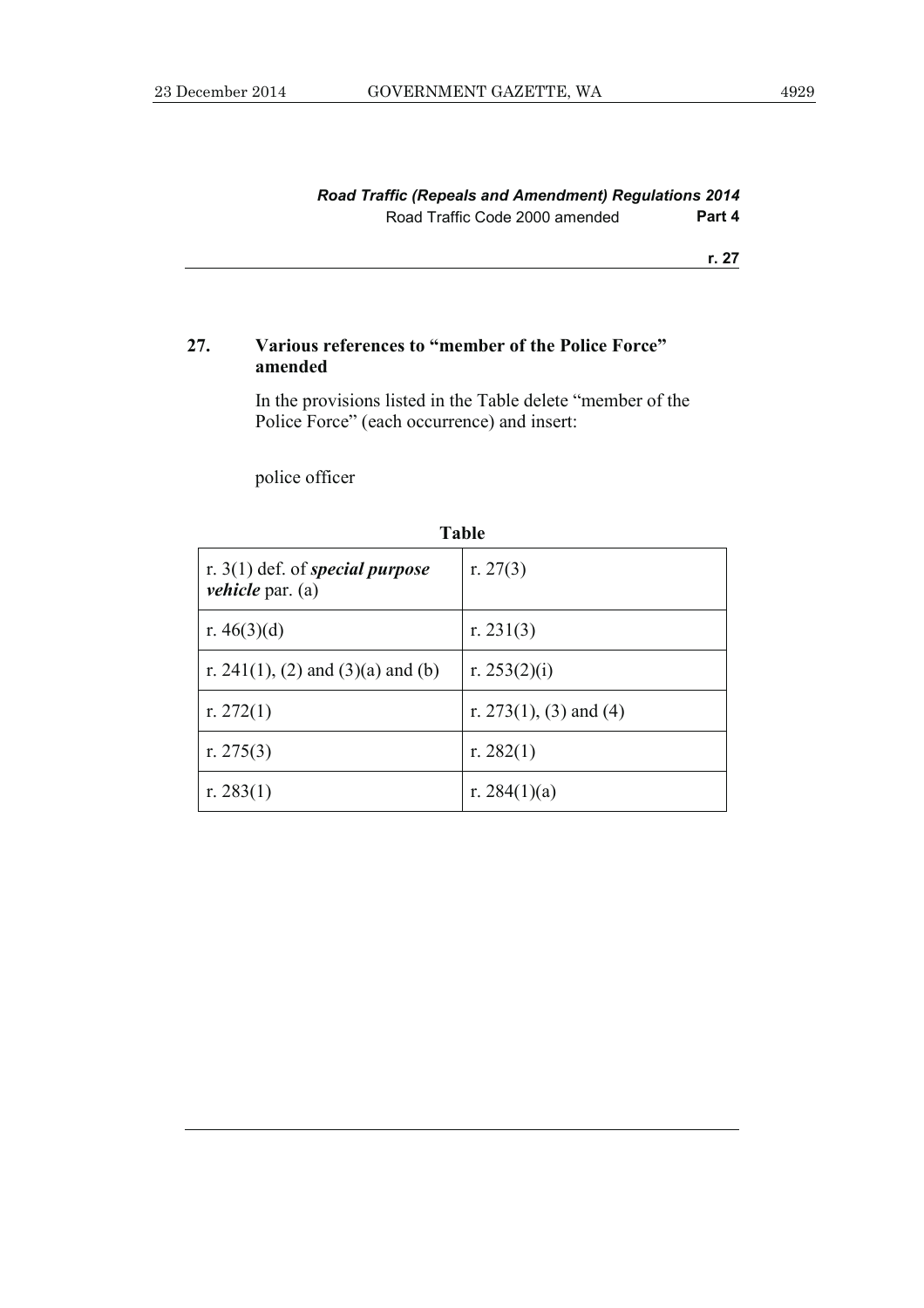*Road Traffic (Repeals and Amendment) Regulations 2014* 

Part 5 **Road Traffic (Drug Driving) Regulations 2007 amended** 

**r. 28**

## **Part 5 —** *Road Traffic (Drug Driving) Regulations 2007* **amended**

#### **28. Regulations amended**

 This Part amends the *Road Traffic (Drug Driving) Regulations 2007*.

## **29. Various references to "member of the Police Force" amended**

 In the provisions listed in the Table delete "member of the Police Force" and insert:

police officer

| . .<br>۰.<br>v<br>×<br>۰.<br>×<br>۰, |  |  |
|--------------------------------------|--|--|
|--------------------------------------|--|--|

| $\lfloor$ r. 4 | r. 5     |
|----------------|----------|
| r. 8(1)        | r. 10(4) |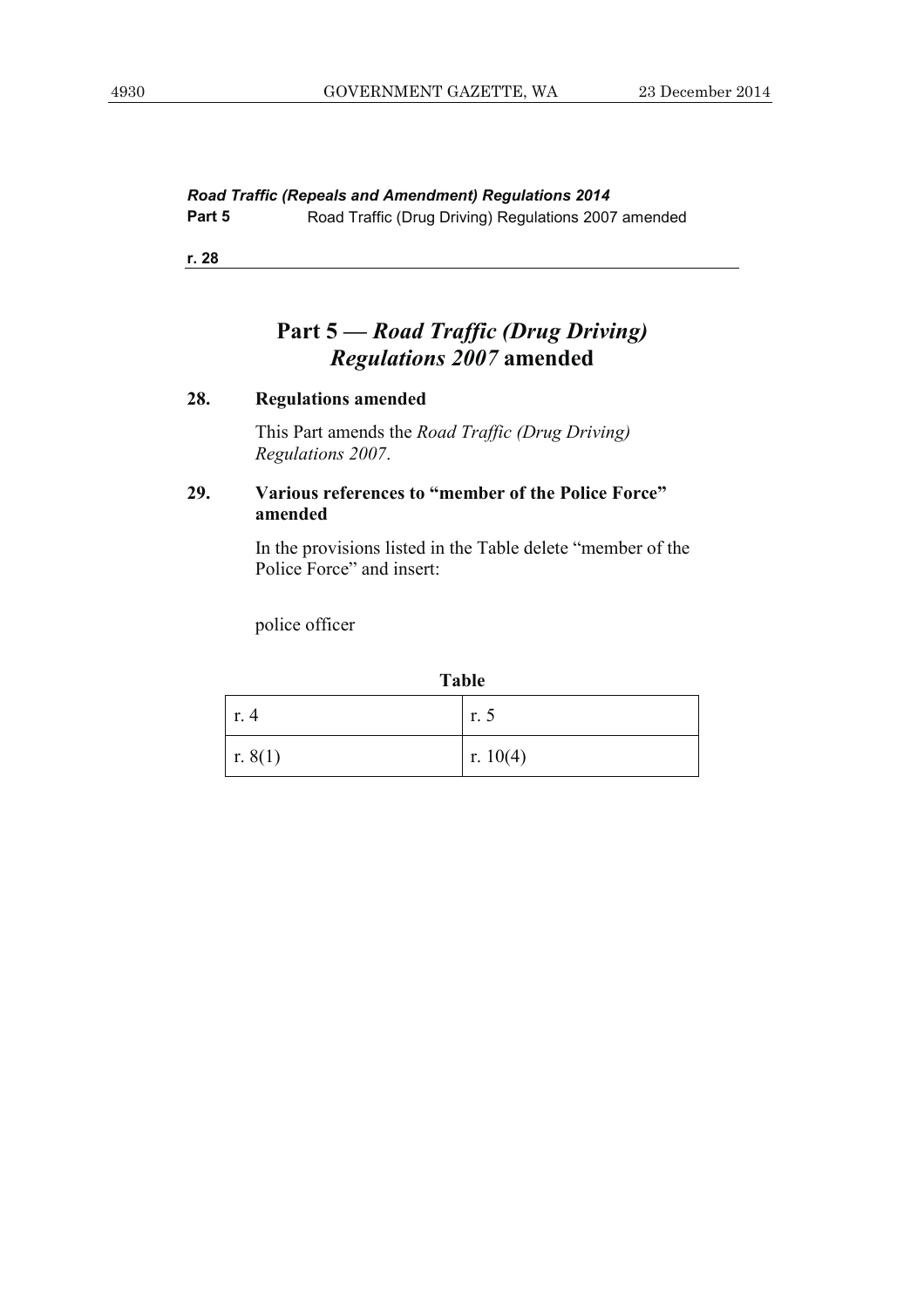*Road Traffic (Repeals and Amendment) Regulations 2014*  Road Traffic (Events on Roads) Regulations 1991 amended **Part 6** 

**r. 30**

## **Part 6 —** *Road Traffic (Events on Roads) Regulations 1991* **amended**

#### **30. Regulations amended**

 This Part amends the *Road Traffic (Events on Roads) Regulations 1991*.

#### **31. Regulation 4 amended**

In regulation  $4(1)(a)$  delete "each local authority for the" and insert:

the local government of each

#### **32. Regulation 6 amended**

Delete regulation  $6(2)(c)(i)$  and insert:

 (i) the fee set out in the Table that applies to the relevant category event; and

| l anie                |           |  |
|-----------------------|-----------|--|
| <b>Category event</b> | Fee<br>\$ |  |
| Category 1 event      | 192.40    |  |
| Category 2 event      | 115.70    |  |
| Category 3 event      | 77.80     |  |
| Category 4 event      | 77.80     |  |

| ×<br>×<br>. .<br>v<br>۰.<br>۰.<br>۰, |  |
|--------------------------------------|--|
|--------------------------------------|--|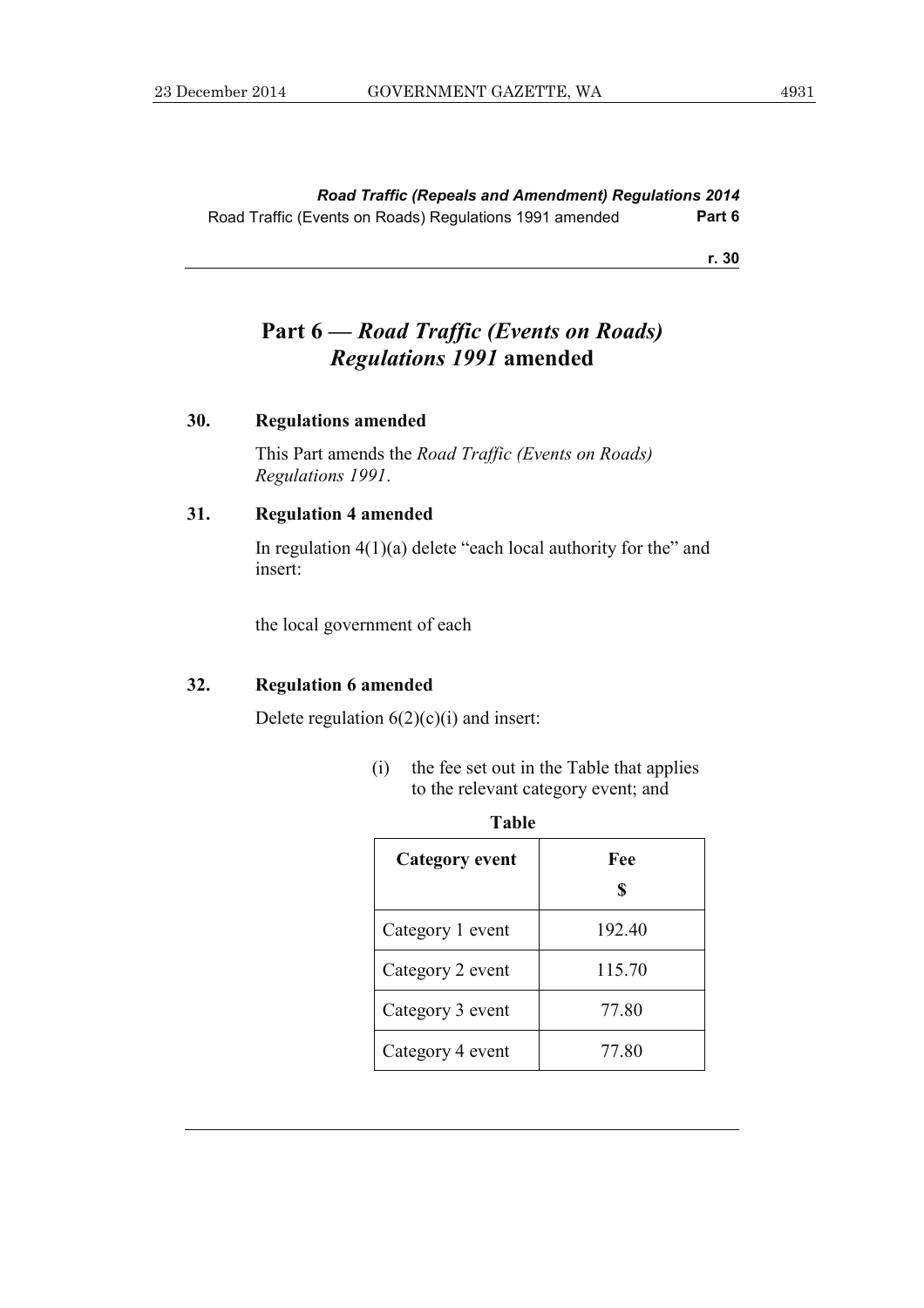*Road Traffic (Repeals and Amendment) Regulations 2014* 

**Part 6 Road Traffic (Events on Roads) Regulations 1991 amended** 

**r. 33**

#### **33. Regulation 8 amended**

After regulation 8(4) insert:

- (5) The Commissioner of Police may
	- (a) on making an order, refund the difference between the fee paid on the application for the order and a lower fee payable for an application for an order for the event as categorised by the Commissioner; or
	- (b) make an order subject to the payment by the applicant of the difference between the fee paid on the application for the order and a higher fee payable for an application for an order for the event as categorised by the Commissioner.

#### **34. Various references to "local authority" amended**

In the provisions listed in the Table:

(a) delete "authority" (each occurrence) and insert:

government

(b) delete "AUTHORITY" and insert:

GOVERNMENT

| Table                                                 |                           |
|-------------------------------------------------------|---------------------------|
| r. $4(2)$                                             | r. 9(1), (2), (3) and (4) |
| Sch. 1 Form 1 it. 20,<br>Requirements $(C)$ and $(D)$ | Sch. 1 Form 2 it. 7       |

**Table**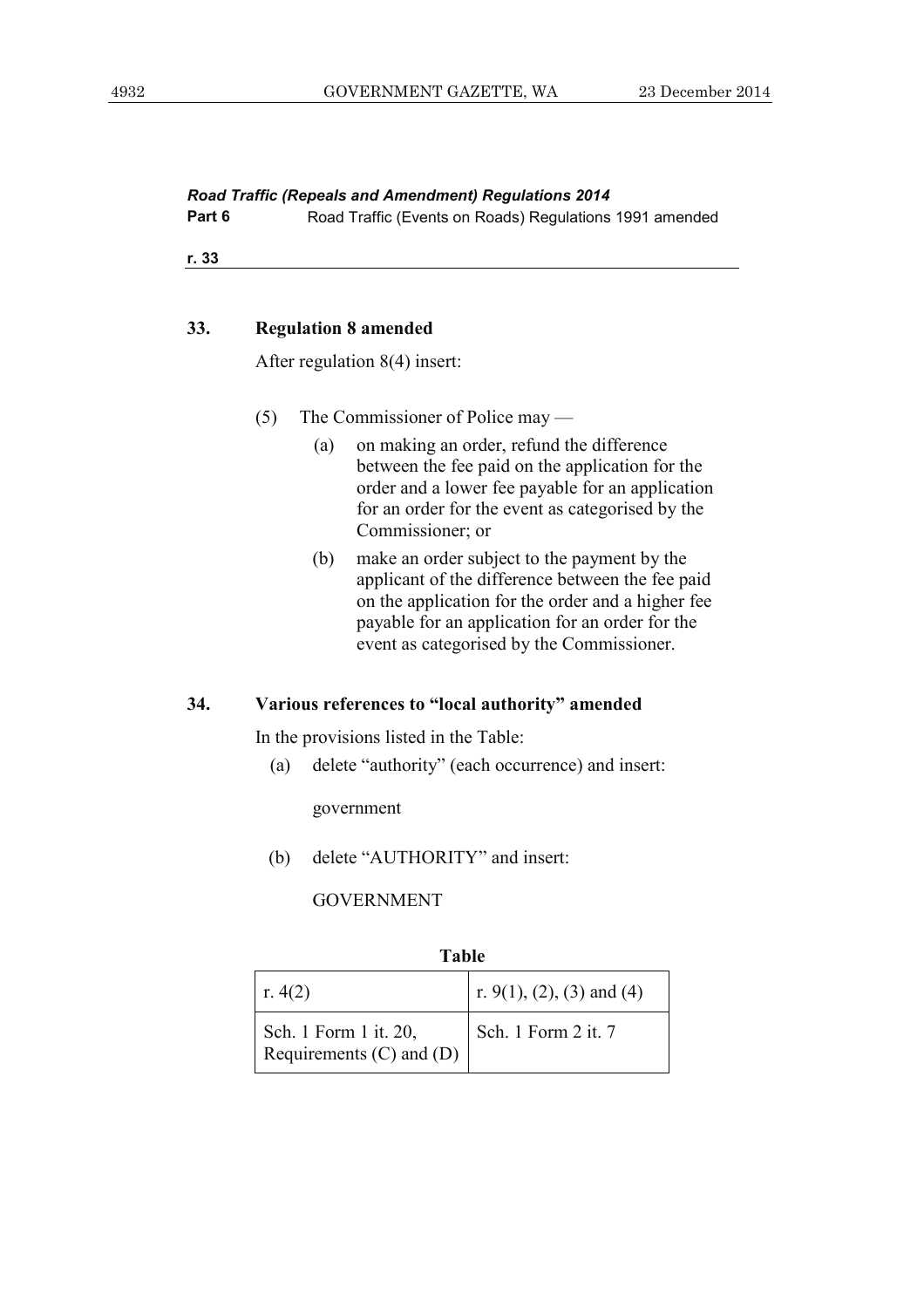*Road Traffic (Repeals and Amendment) Regulations 2014*  Road Traffic (Events on Roads) Regulations 1991 amended **Part 6** 

**r. 35**

#### **35. Schedule 1 amended**

- (1) In Schedule 1 Form 1:
	- (a) delete "NOTE: Under section 97(b) of the *Road Traffic Act 1974* it is an offence to wilfully mislead a person in any particular likely to affect the discharge of that person's duty under the Act." and insert:
	- NOTE: Under the *Road Traffic (Administration) Act 2008* section 36(1) it is an offence for a person to give information that the person knows to be false or misleading in a material particular to a person performing a function under a road law.
		- (b) delete item 17 and insert:
		- 17. Race meetings and speed tests: specify each provision of each road law that the Minister is requested to temporarily suspend under the *Road Traffic (Administration) Act 2008* section 139 —



(2) In Schedule 1 Form 2 item 7 delete "Department." and insert:

Western Australia.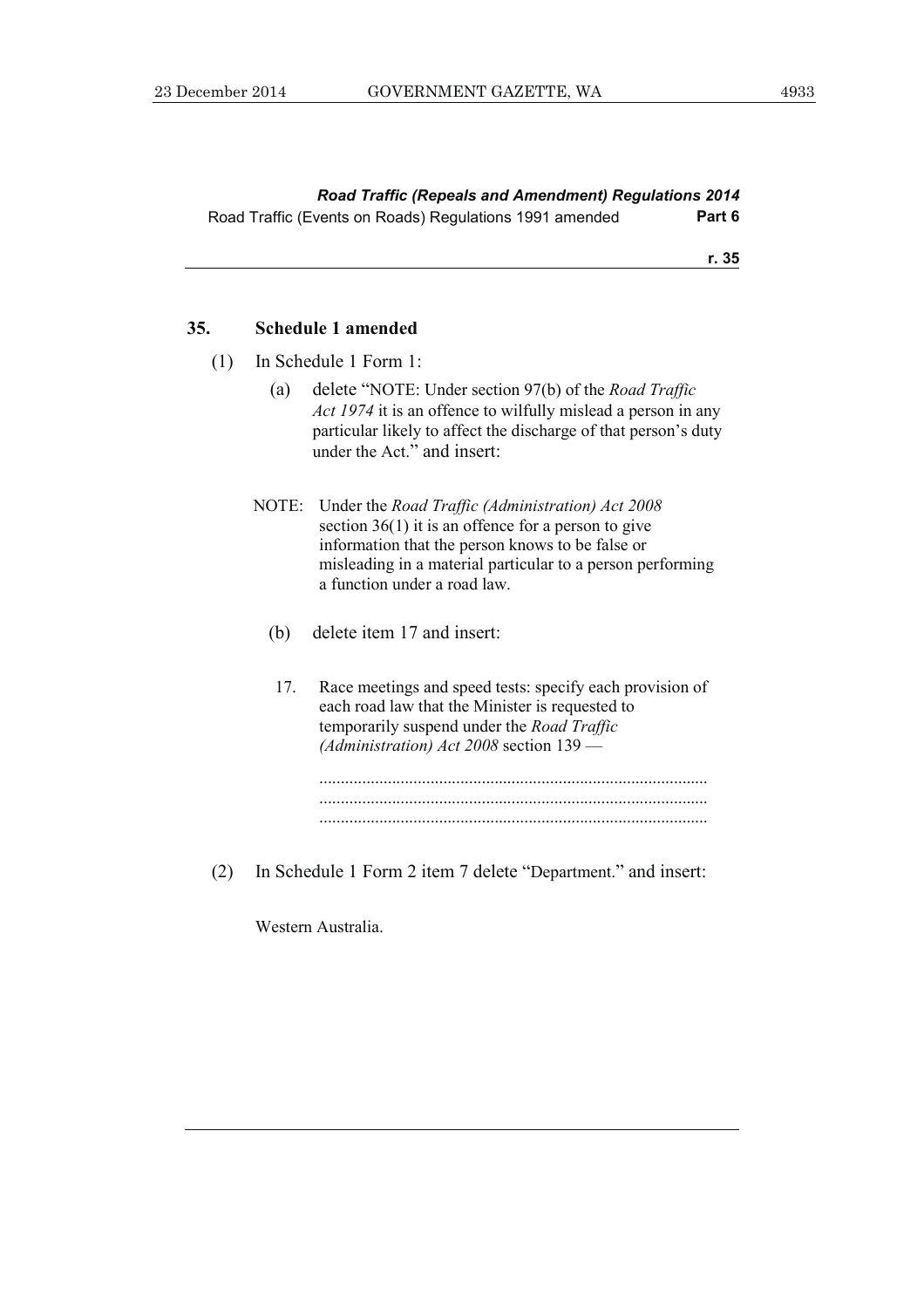*Road Traffic (Repeals and Amendment) Regulations 2014* 

**Part 7 Road Traffic (Miscellaneous) Regulations 2008 amended** 

**r. 36**

## **Part 7 —** *Road Traffic (Miscellaneous) Regulations 2008* **amended**

| 36. | <b>Regulations amended</b>                                                    |  |  |  |
|-----|-------------------------------------------------------------------------------|--|--|--|
|     | This Part amends the <i>Road Traffic (Miscellaneous)</i><br>Regulations 2008. |  |  |  |
| 37. | <b>Regulation 3 deleted</b>                                                   |  |  |  |
|     | Delete regulation 3.                                                          |  |  |  |
| 38. | Parts 3 and 4 deleted                                                         |  |  |  |
|     | Delete Parts 3 and 4.                                                         |  |  |  |
| 39. | <b>Schedule 2 deleted</b>                                                     |  |  |  |
|     | Delete Schedule 2.                                                            |  |  |  |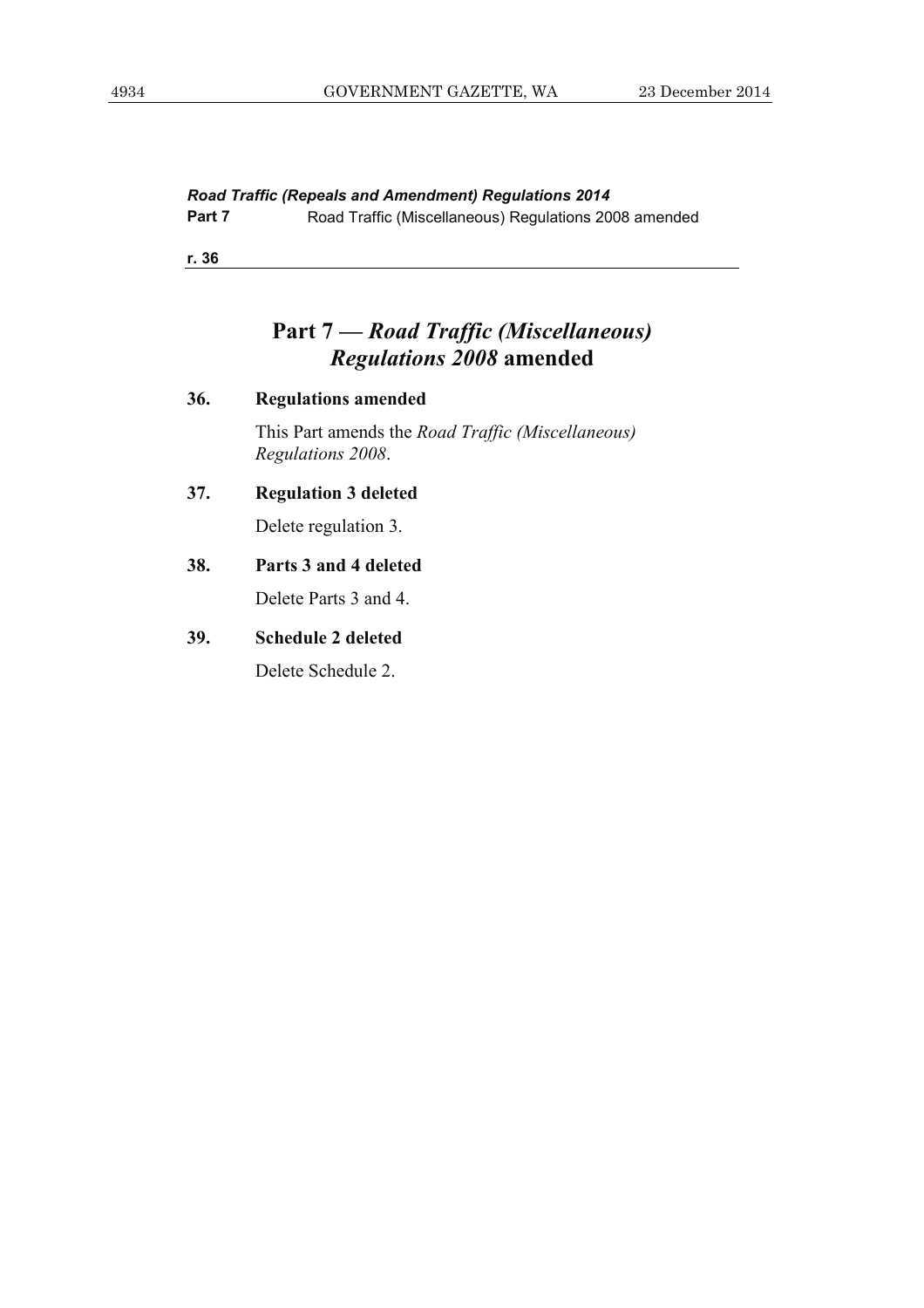*Road Traffic (Repeals and Amendment) Regulations 2014*  Road Traffic (Omnibus) Regulations 1975 amended **Part 8** 

**r. 40**

## **Part 8 —** *Road Traffic (Omnibus) Regulations 1975* **amended**

#### **40. Regulations amended**

This Part amends the *Road Traffic (Omnibus) Regulations 1975*.

#### **41. Regulation 2 replaced**

Delete regulation 2 and insert:

#### **2. Application**

- (1) Nothing in these regulations affects the operation of the *Public Transport Authority Regulations 2003*.
- (2) These regulations are subject to any written law and any law of the Commonwealth about assistance animals as defined in the *Disability Discrimination Act 1992* (Commonwealth) section 9(2).

### **42. Regulation 4 amended**

 In regulation 4 delete "other than a guide dog in the company of a blind person," and insert:

 subject to the *Disability Discrimination Act 1992* (Commonwealth),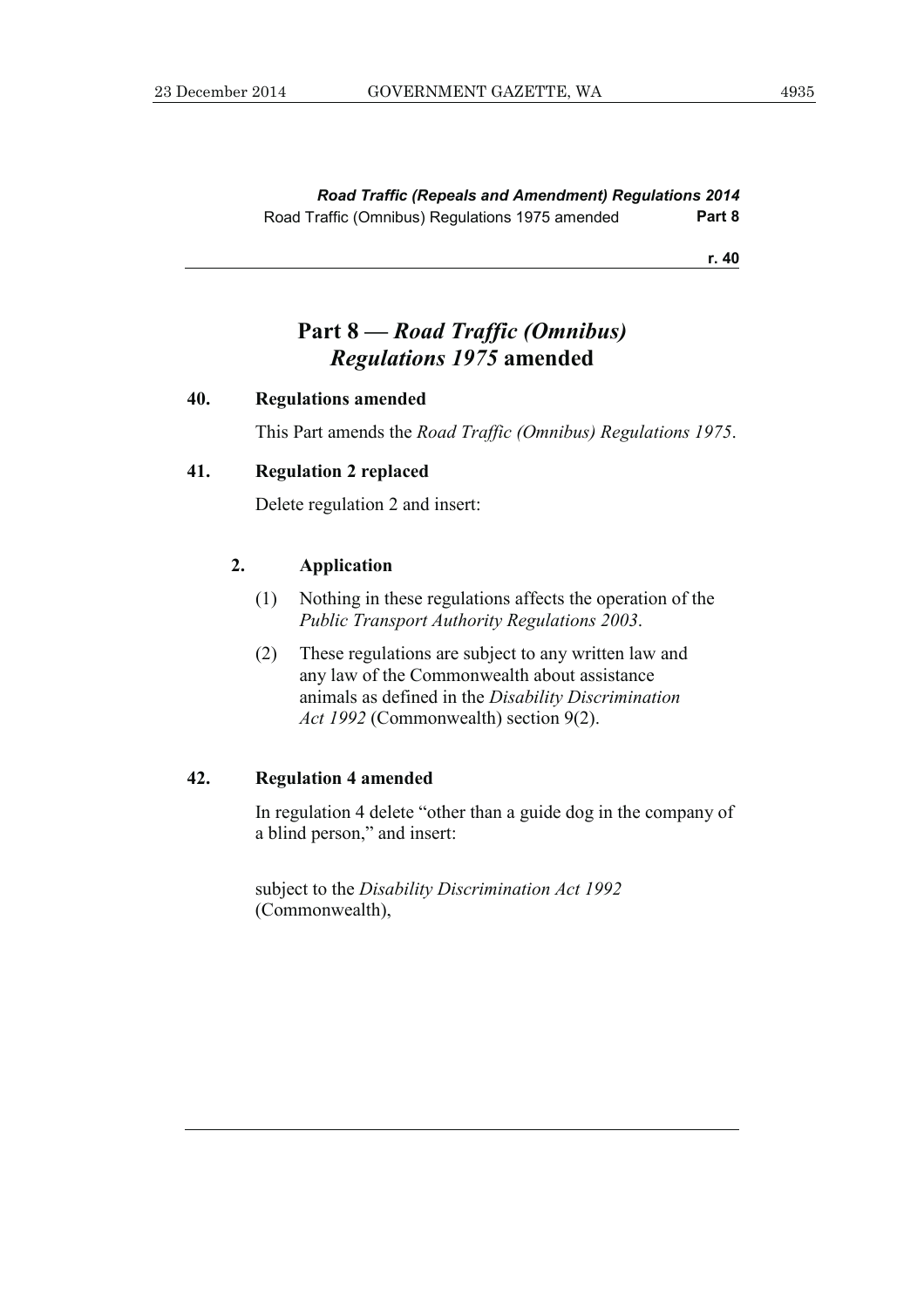**Part 8 Road Traffic (Omnibus) Regulations 1975 amended** 

**r. 43**

#### **43. Regulation 10 amended**

 (1) In regulation 10(3)(b) delete "property, if in the Metropolitan Area, to the Criminal Investigation Branch of the Police Department, at Perth or Fremantle, or, otherwise," and insert:

property

 (2) In regulation 10(4) delete "member of the Police Force" and insert:

police officer

 (3) In regulation 10(6) delete "owned by the Metropolitan (Perth) Passenger Transport Trust or operated by the Western Australian Government Railways Commission pursuant to section 21 of the *Government Railways Act 1904*." and insert:

 involved in the provision of a public passenger transport service, as defined in the *Public Transport Authority Act 2003* section 3, by the Public Transport Authority of Western Australia.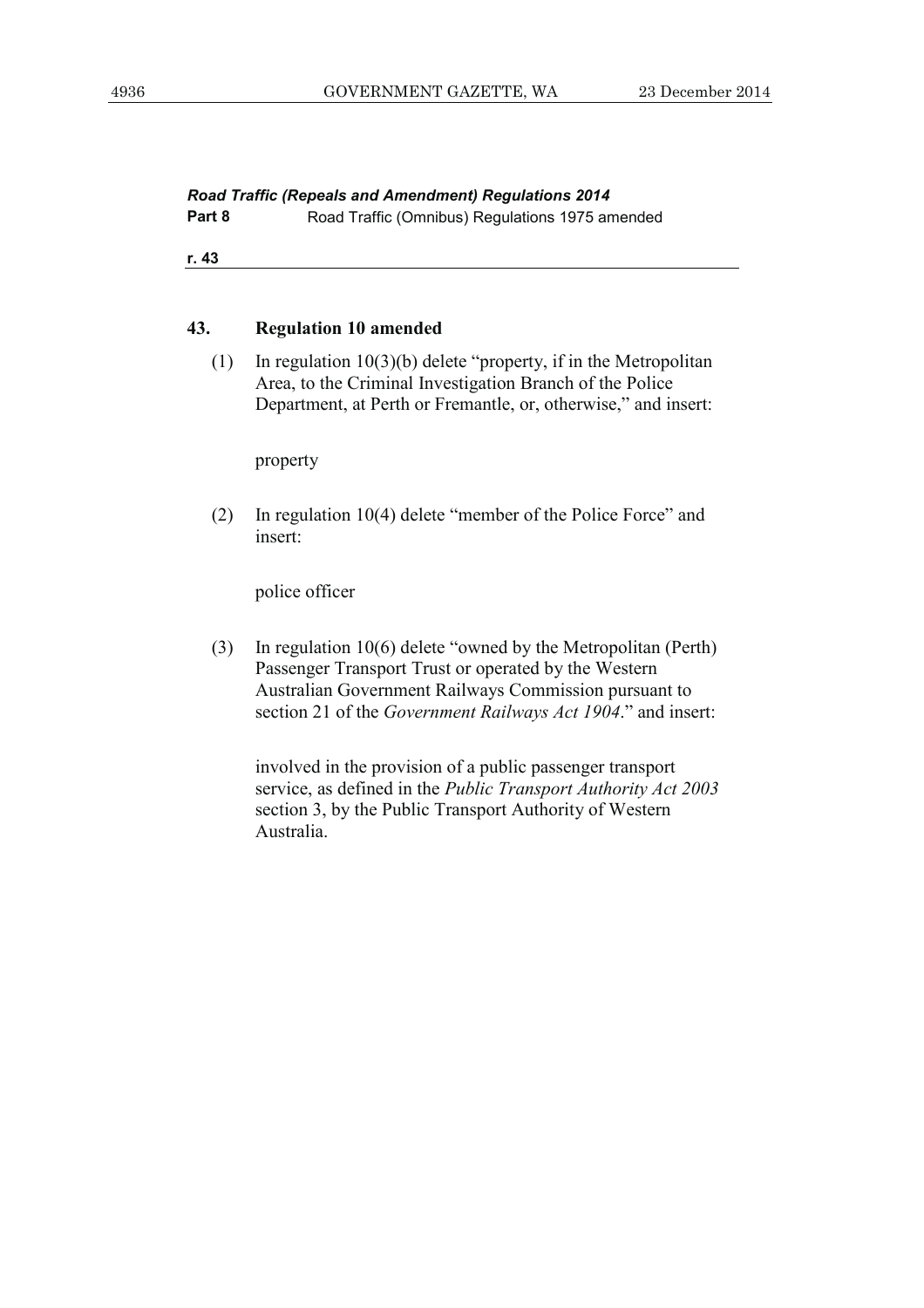## **Part 9 —** *Road Traffic (Urine Sampling and Analysis) Regulations 1983* **amended**

#### **44. Regulations amended**

 This Part amends the *Road Traffic (Urine Sampling and Analysis) Regulations 1983*.

#### **45. Regulation 12 inserted**

After regulation 11 insert:

#### **12. Fees for attendance, analysis**

- (1) The fees for the attendance of a medical practitioner or registered nurse for the purpose of these regulations are —
	- (a) on any public holiday, or between 5.00 p.m. on a Friday and 9.00 a.m. on the following Monday, or during the period between 5.00 p.m. and 9.00 a.m. commencing on any day — \$120; and
	- (b) at any other time \$100.
- (2) Where a sample of urine is taken under these regulations and a sample of blood is collected under the *Road Traffic (Blood Sampling and Analysis) Regulations 1975* at the same attendance only one fee is payable in respect of the taking and collection of those samples.
- (3) Subject to subregulation (4) the fee for an analysis of a urine sample by an analyst at the Chemistry Centre  $(WA)$  is  $-$ 
	- (a) where the analysis is for alcohol content \$100; and